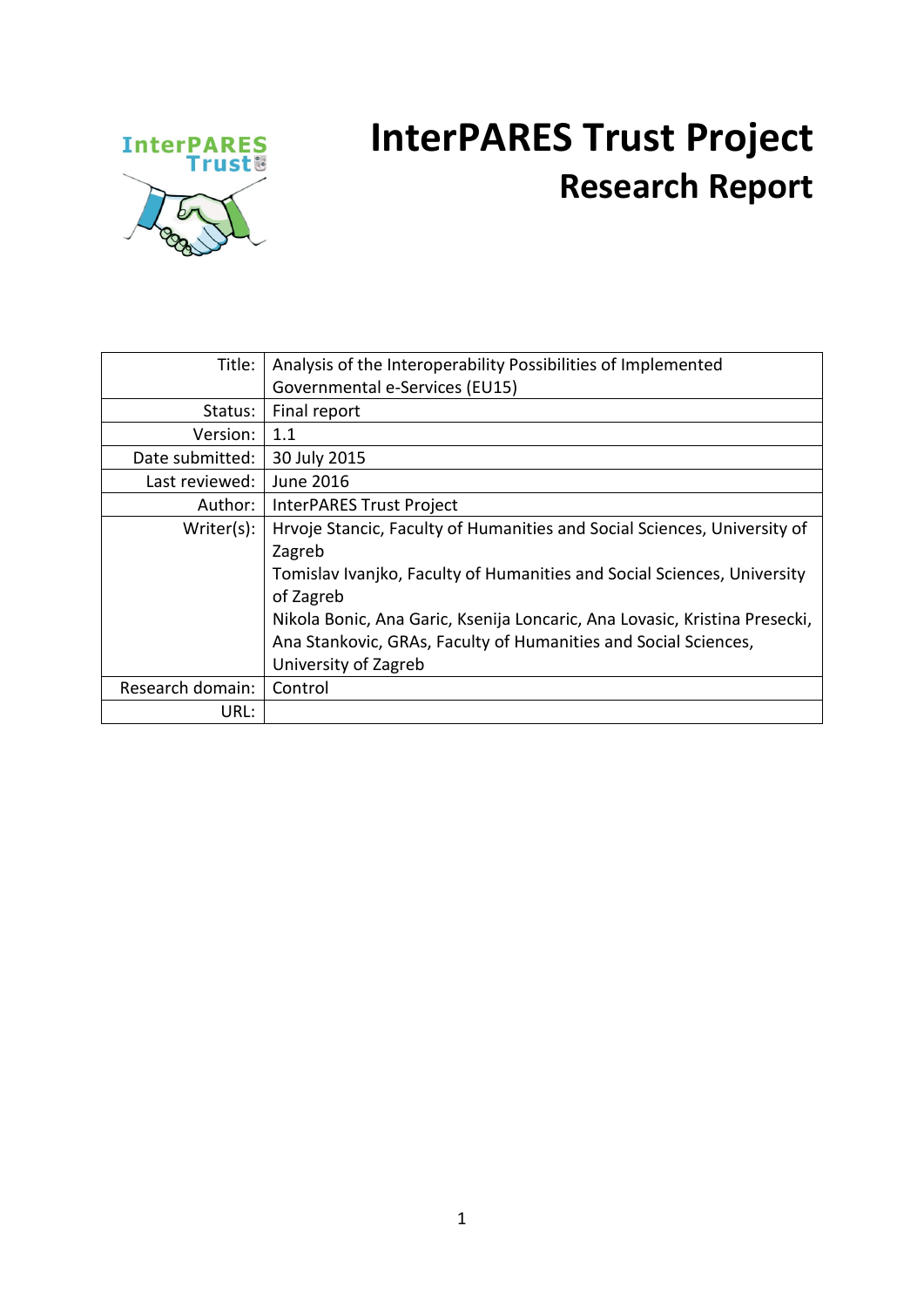#### Document control

| <b>Version history</b> |            |                  |                                    |  |  |  |
|------------------------|------------|------------------|------------------------------------|--|--|--|
| <b>Version</b>         | Date       | By               | <b>Version notes</b>               |  |  |  |
| 0.1                    | 2015-07-06 | Ana Stanković    | First draft                        |  |  |  |
| 0.2                    | 2015-07-13 | Tomislav Ivanjko | Second draft                       |  |  |  |
| 0.3                    | 2015-07-16 | Ana Stanković    | Third draft                        |  |  |  |
| 0.4                    | 2015-07-17 | All              | Bibliography                       |  |  |  |
| 0.5                    | 2015-07-18 | Tomislav Ivanjko | Bibliography added                 |  |  |  |
| 0.6                    | 2015-07-28 | Hrvoje Stancic   | Final draft                        |  |  |  |
| 1.0                    | 2015-07-30 | Hrvoje Stancic   | Final draft submitted for feedback |  |  |  |
|                        |            |                  | and approval                       |  |  |  |
| 1.1                    | 2016-06-18 | Hrvoje Stancic   | Corrections and improvements       |  |  |  |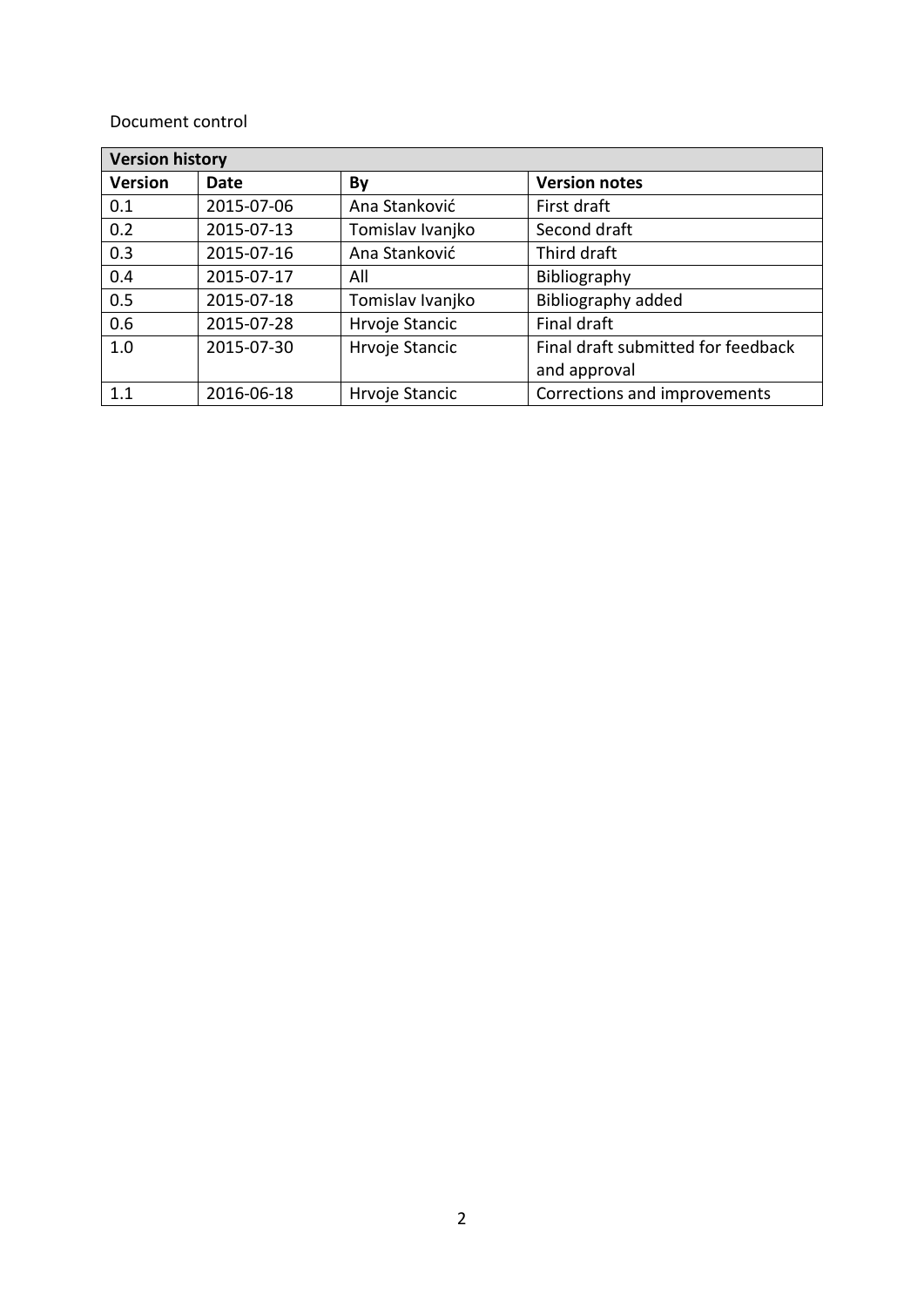## **Contents**

| Analysis of the interoperability possibilities of implemented governmental e-services 9 |
|-----------------------------------------------------------------------------------------|
|                                                                                         |
|                                                                                         |
|                                                                                         |
|                                                                                         |
|                                                                                         |
|                                                                                         |
|                                                                                         |
|                                                                                         |
|                                                                                         |

### List of graphs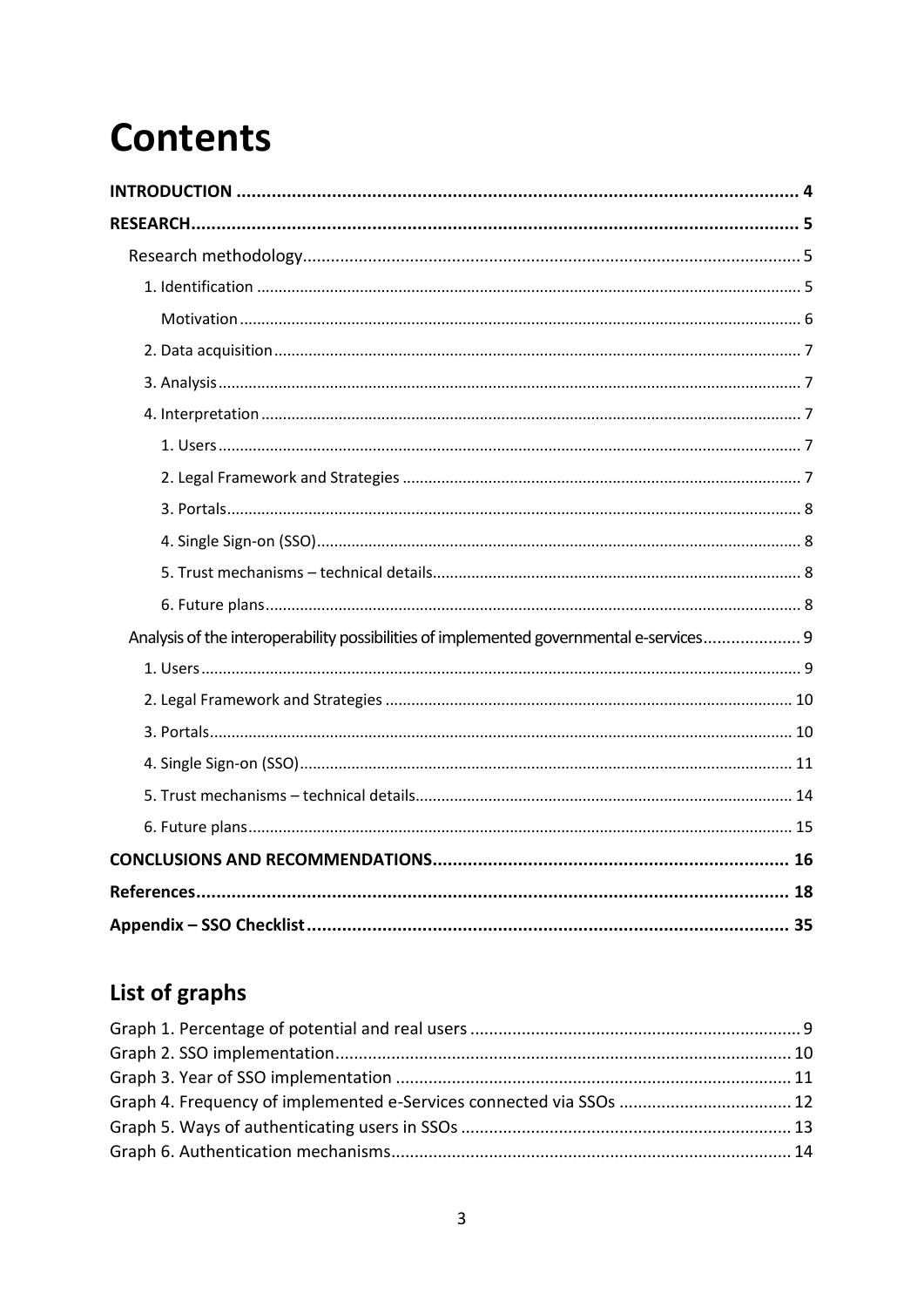### <span id="page-3-0"></span>INTRODUCTION

IntePARES Trust project approved an analysis of the interoperability possibilities of implemented governmental e-services in the EU focusing on aspects which might be important for their implementation as trusted e-services. This project (Phase II) was the continuation of the previous research "Comparative Analysis of Implemented Governmental e-Services (EU09)" (Phase I).

Based on the results of the previous research "Comparative Analysis of Implemented Governmental e-Services" which detected the absence of publically available information important for establishing trust in e-Services, particularly the information considering "Storage and long-term content availability" and "System operation transparency", the intention was to investigate the differences in the level of development of e-Services. Building on the results of the previous research, this project analyzed the implemented governmental e-Services in the EU in the context of national single sign-on systems (SSO) in order to detect possibilities of exchanging identification and authentication credentials among them thus creating a network of trust between the national systems enabling citizens to seamlessly use other country's e-Services.

Research timeline: 15 October 2014 to 15 July 2015.

This research involved 6 graduate research assistants.

Project ideas and achieved results were disseminated:

- 1. Stančić, Hrvoje, **Report on the InterPARES Trust Project**, in: Babić, Silvija (Ed.), Dostupnost arhivskoga gradiva, Hrvatsko arhivističko društvo, Vinkovci, 2014, pp. 521-527 (published paper presented at the 47th Symposium of Croatian Archival Society, **Availability of archival material**, 22-24 October 2014, Vinkovci, Croatia)
- 2. InterPARES Trust **visibility event Presentation of InterPARES Trust research results**, organised by project partner Faculty of Humanities and Social Sciences, University of Zagreb, Croatia, 21 November 2014
- 3. Stančić, Hrvoje, **Project InterPARES Trust – project activities**, 18th seminar Archives, Libraries, Museums – possibilities of cooperation in environment of global information infrastructure, 26-28 November 2014, Rovinj, Croatia
- 4. Stancic, Hrvoje. **Achieving Interoperability of Governmental e-Services between EU Countries**, Research Symposium: Open data and information governance: recordkeeping roles?, UCL, London, 20 May 2015
- 5. Garic, Ana; Lovasic, Ana; Stancic, Hrvoje. **Analysis of the Interoperability Possibilities of Implemented Governmental e-Services – progress report**, InterPARES Trust – Joint European & Transnational Teams Research Workshop, London 21-22 May, 2015
- 6. Stancic, Hrvoje. **Analysis of the Interoperability Possibilities of Implemented Governmental e-Services – discussion on the preliminary findings with the Deputy Minister of Public Administration for e-Croatia**, Ministry of the Public Administration, 21 July 2015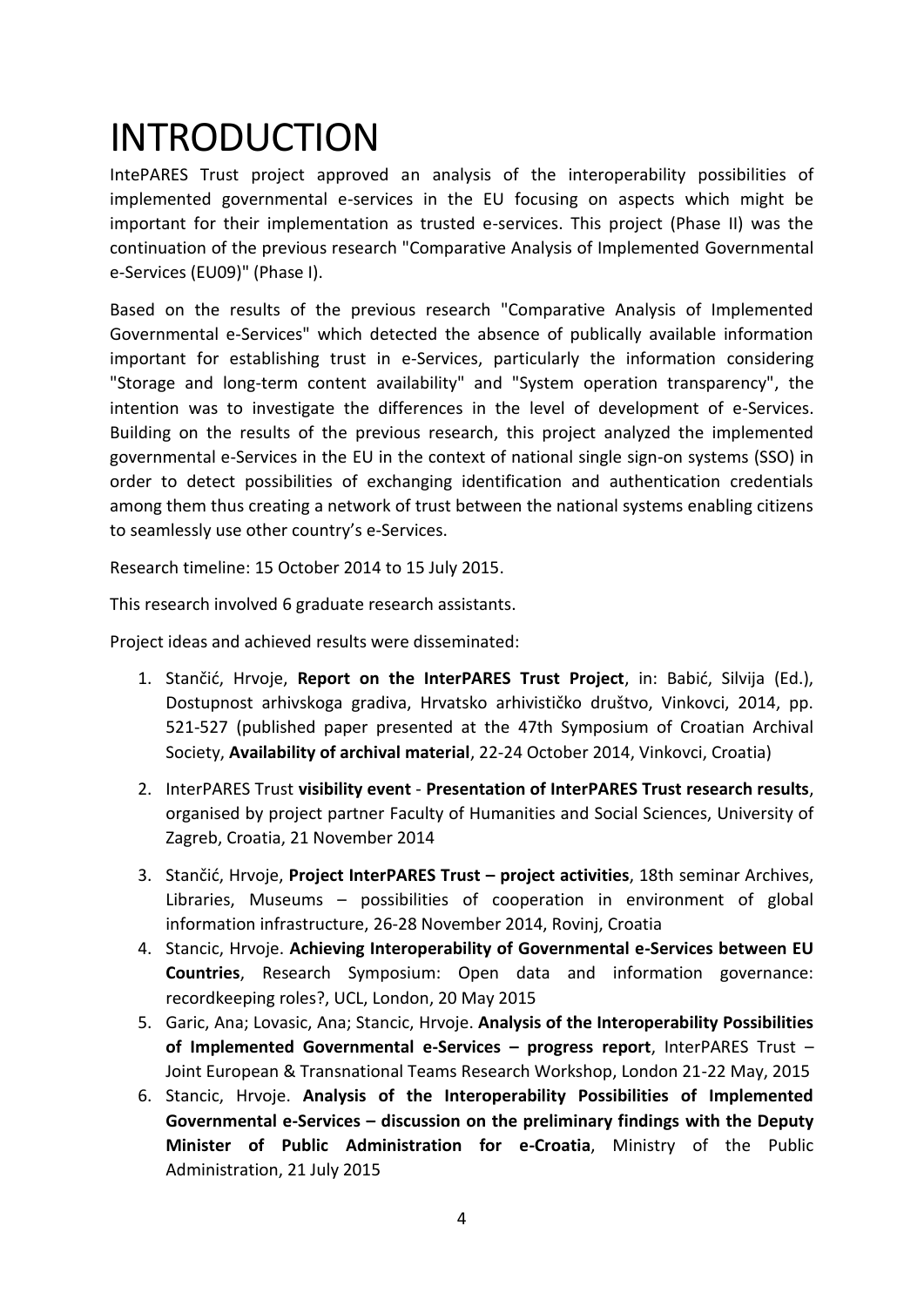# <span id="page-4-0"></span>RESEARCH

### <span id="page-4-1"></span>Research methodology

The research was divided in four stages: (1) Identification, (2) Data acquisition, (3) Analysis, and (4) Interpretation. The research was limited to the EU region.

#### <span id="page-4-2"></span>1. Identification

Firstly, a literature review was done in order to identify which relevant studies were done so far. At the EU level a number of relevant documents, studies and projects were found which helped direct further research. Then, the environmental scan was done, i.e. single sign-on systems (SSO) and their key components were identified in the EU by country. The research focused on 28 European countries: Austria, Belgium, Bulgaria, Croatia, Cyprus, Czech Republic, Denmark, Estonia, Finland, France, Germany, Greece, Hungary, Ireland, Italy, Latvia, Lithuania, Luxembourg, Malta, Netherlands, Poland, Portugal, Romania, Slovakia, Slovenia, Spain, Sweden and the United Kingdom.

A single sign-on (SSO) questionnaire was created. The researchers used it while trying to find the information online. The questionnaire was not distributed to third parties in order to find the needed information because the researchers wanted to investigate how much information is available online for the regular users, i.e. citizens. It consisted of 29 questions divided into 6 categories as follows:

- 1. Users (3 questions)
- 2. Legal Framework and Strategies (2 questions)
- 3. Portals (1 question)
- 4. Single Sign-on (SSO) (15 questions)
- 5. Trust mechanisms technical details (7 questions)
- 6. Future plans (1 question)

The questions were:

|                         | 1. Users                                                                             |  |  |  |  |  |
|-------------------------|--------------------------------------------------------------------------------------|--|--|--|--|--|
| 1.                      | Population                                                                           |  |  |  |  |  |
| 2.                      | Percentage of households with a broadband connection (potential users)               |  |  |  |  |  |
| 3.                      | Percentage of individuals using the internet for interacting with public authorities |  |  |  |  |  |
|                         | (real users)                                                                         |  |  |  |  |  |
|                         | 2. Legal Framework and Strategies                                                    |  |  |  |  |  |
| 4.                      | Is there a national IT strategy concerning e-Government?                             |  |  |  |  |  |
| 5.                      | What are the main (2-3 most important) e-Government legal texts concerning e-        |  |  |  |  |  |
|                         | Identification / e-Authentication                                                    |  |  |  |  |  |
|                         | 3. Portals                                                                           |  |  |  |  |  |
| 6.                      | Central e-Government portal (URL)                                                    |  |  |  |  |  |
| 4. Single Sign-on (SSO) |                                                                                      |  |  |  |  |  |
| 7.                      | Is there a SSO system in place?                                                      |  |  |  |  |  |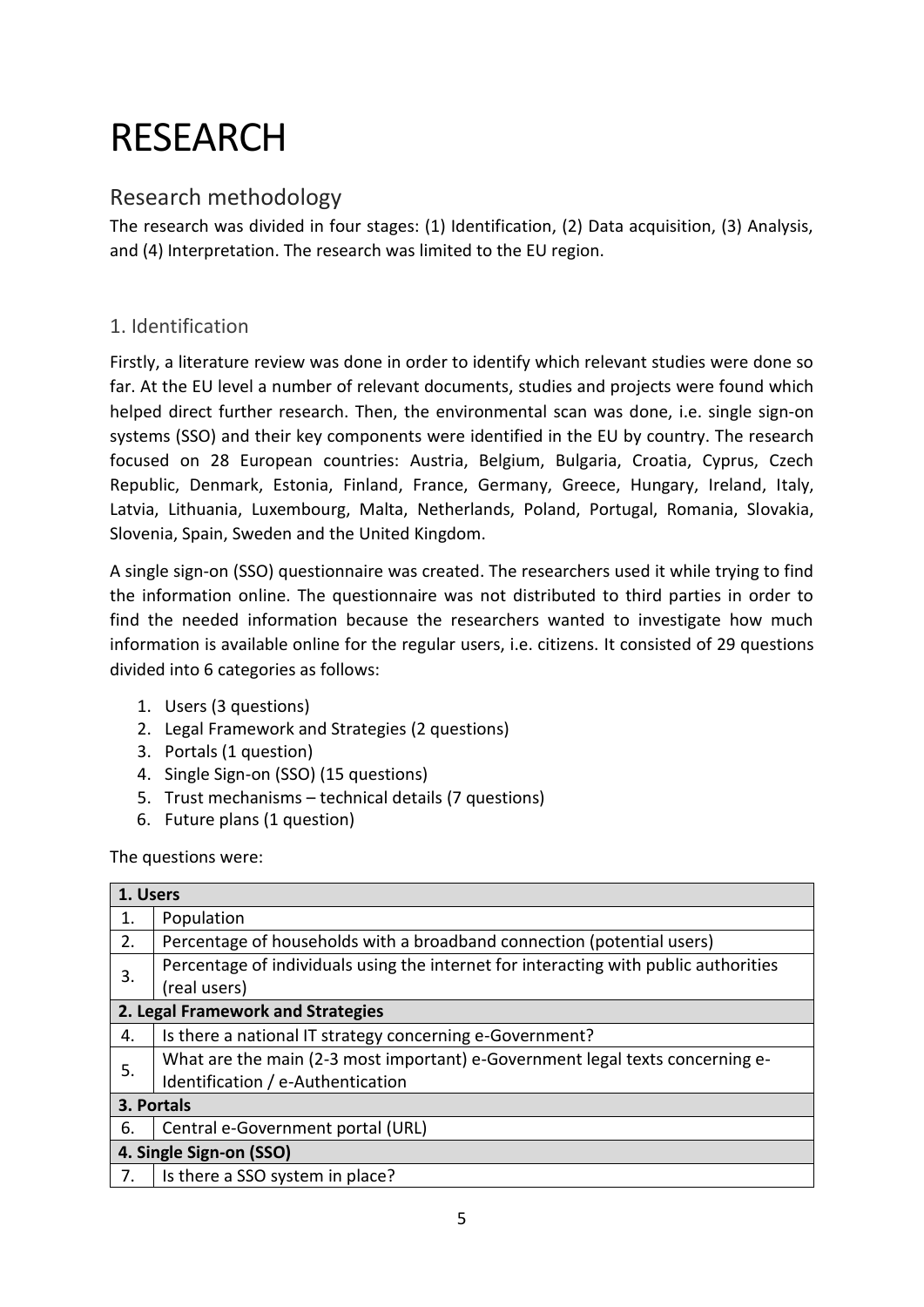| 8.  | SSO name (English + original)                                                                                                                                                                           |
|-----|---------------------------------------------------------------------------------------------------------------------------------------------------------------------------------------------------------|
| 9.  | Implementation date                                                                                                                                                                                     |
| 10. | How are users authenticated?                                                                                                                                                                            |
| 11. | Is there a physical aspect involved in e-Identification (token, smart card, SIM card)?                                                                                                                  |
| 12. | Who issues certificates / usn/psw?                                                                                                                                                                      |
| 13. | What is the identity data governing body? (Where does the personal information<br>come from? Central Directory/Register?)                                                                               |
| 14. | What is the source of users' identity authentication (SSN (OIB), driver's license, eID,<br>passport,?) - one or more documents needed?                                                                  |
| 15. | Is there one or more levels of access depending on different user's credentials (e.g.<br>AAI vs. FINA)?                                                                                                 |
| 16. | Number of users (if available)                                                                                                                                                                          |
| 17. | Terms of Use - domestic vs. foreigners                                                                                                                                                                  |
| 18. | How many services are connected via SSO?                                                                                                                                                                |
| 19. | Which services are connected via SSO (Service name)?                                                                                                                                                    |
| 20. | Is there a possibility of log-on to a connected service without using SSO, i.e. by<br>accessing their web-site directly and using their log-on service (different credentials<br>from SSO credentials)? |
| 21. | Is it possible to obtain an e-document from one e-service and send it to another<br>e-service via safe transfer methods - safe document transfer?                                                       |
|     | 5. Trust mechanisms - technical details                                                                                                                                                                 |
| 22. | What federated authentication standards are supported and used (SAML 2.0 -<br>Security Assertion Markup Language / Shibboleth - open source software package<br>for web single sign-on)?                |
| 23. | What version of the specification is used?                                                                                                                                                              |
| 24. | What encryption levels/standards are used?                                                                                                                                                              |
| 25. | Does the system require digital signatures? If yes - which type(s) - standard or<br>advanced, XMLDSig, XAdES etc.?                                                                                      |
| 26. | Is it possible to achieve protocol interoperability (LDAP)?                                                                                                                                             |
| 27. | What technology was used to develop SSO?                                                                                                                                                                |
| 28. | Is the SSO a part of STORK initiative?                                                                                                                                                                  |
|     | 6. Future plans                                                                                                                                                                                         |
| 29. | Are there any plans in place for future Identity Federation solutions                                                                                                                                   |

#### <span id="page-5-0"></span>**Motivation**

The set of 29 questions divided into 6 categories was considered as sufficient to provide enough information on key components of single sign-on systems. The research team believes that the developed questionnaire is sufficient to analyze the implemented governmental e-services in the context of national single sign-on systems in order to detect the possibilities of exchanging identification and authentication credentials.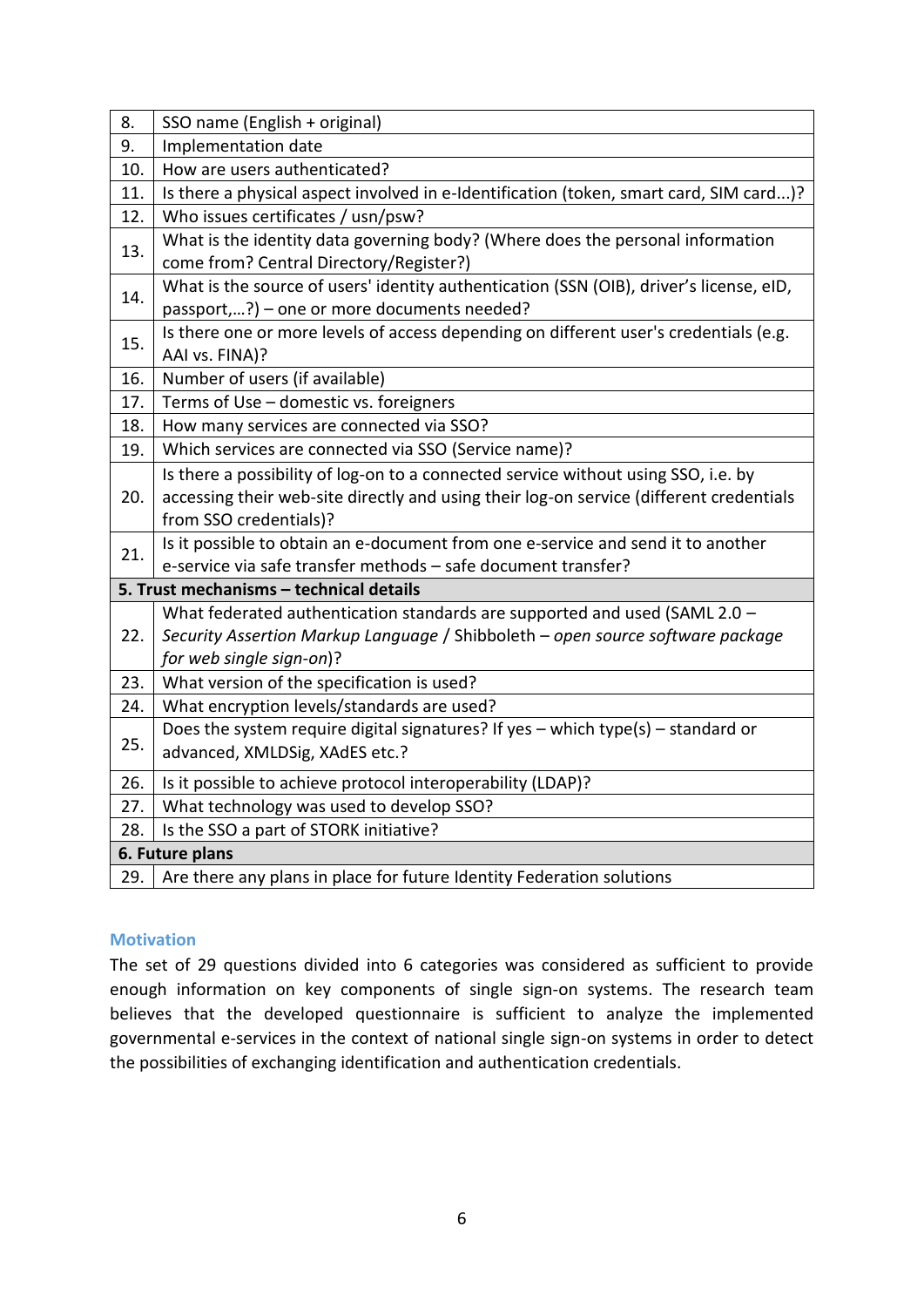#### <span id="page-6-0"></span>2. Data acquisition

In the second phase the developed questionnaire was used to gather information on the relevant aspects of single sign-on systems in 28 countries. The questionnaire was filled out by the researchers during the online investigation. The total of 812 questions were (tried to be) answered. Of course, some questions were unanswered due to different reasons (mentioned later in detail) like technology-related problems or unavailability of online information.

#### <span id="page-6-1"></span>3. Analysis

This phase followed the data acquisition phase and was, during certain period of time, overlapping with it. Filled out questionnaires on single sign-on systems were firstly analyzed by country and then comparatively across countries (28). The detailed results are given later in this report.

#### <span id="page-6-2"></span>4. Interpretation

In the last phase the results of the analysis were interpreted and the recommendations were formulated. The results of this and previous phase are incorporated in the results given below. They are organized, analyzed and interpreted through the 6 categories of the questionnaire questions aggregating and comparatively presenting the results from all analyzed countries. But, before giving those, rather extensive results, here is the highest level of aggregation and interpretation, or a summary of the overall results by the categories.

#### <span id="page-6-3"></span>1. Users

The percentage of households with a broadband connection (potential users) ranges from 56% to 93%, while the percentage of individuals using the internet for interacting with public authorities (real users) ranges from 10% to 84%. Certain countries have utilized the number of households with a broadband connection thus minimizing the gap between potential and real users (<10%) while other have not used that potential and still need to show greater attention to motivating their citizens to use the Internet to interact with the public authorities.

#### <span id="page-6-4"></span>2. Legal Framework and Strategies

Most of the analyzed countries have certain legal regulations regarding e-Government and 57% of them have a national IT strategy planned to be accomplished by 2020. The research team also found certain legal documents regarding e-Identification/e-Authentication (e.g. data protection acts and legal frameworks for electronic signatures). It is important not only to view the complexity of SSO implementation from the technical point of view, but also to have defined and clear legal regulations and frameworks on national and transnational level in order to provide fully functional, safe and complete interoperability.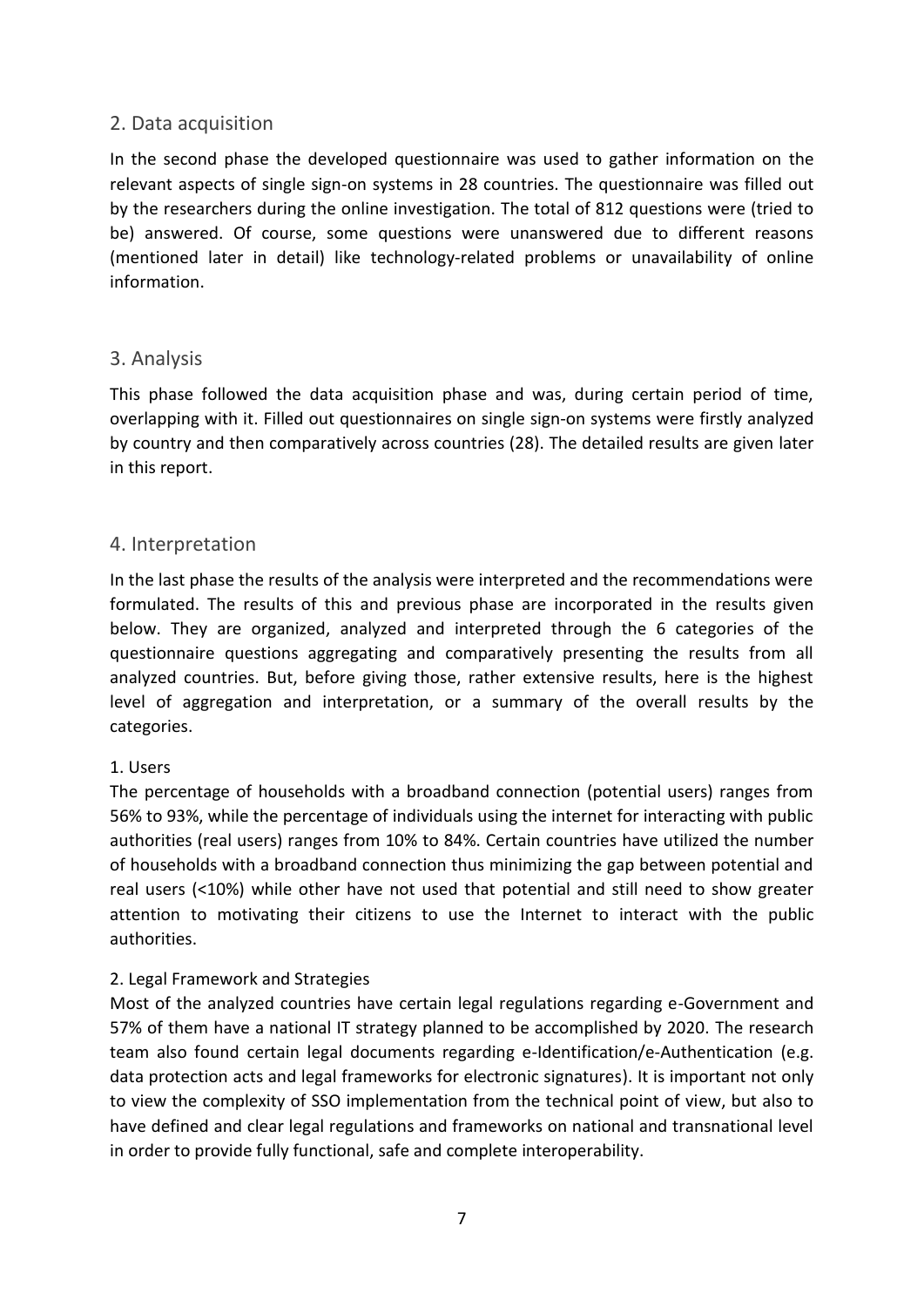#### <span id="page-7-0"></span>3. Portals

All EU countries have a central e-Government portal which can be used as an informative and/or single access point to all e-Government services offered from both state and local authorities. However, 19 out of 28 countries (68%) have developed an SSO system. Countries that have not yet developed SSO also had a greater discrepancy between potential and real users.

#### <span id="page-7-1"></span>4. Single Sign-on (SSO)

Research was focused on 12 G2C Government to Citizens (G2C) e-Services and was investigating their connection via SSO systems. On average, seven e-services are connected via SSO. The top three most implemented e-services are social security benefits, application for building permission, and announcement of moving (change of address) e-service. Virtual methods of authenticating users (e.g. username/password) are more common than usage of physical devices (e.g. smart cards or tokens).

#### <span id="page-7-2"></span>5. Trust mechanisms – technical details

Questions regarding technical details of different trust mechanisms provided little-to-no answers in general. Federated authentication standards identified as implemented in some SSOs were SAML, Liberty Alliance, Shibboleth and XHTML. Encryption levels/standards being used are SSL, TLS, XML Encryption / Signature, and WS-S. Out of the 19 implemented SSOs, 6 of them are part of the STORK initiative.

#### <span id="page-7-3"></span>6. Future plans

Most of the plans for upgrading the SSO systems are concerning process optimization, security improvements or technical upgrades.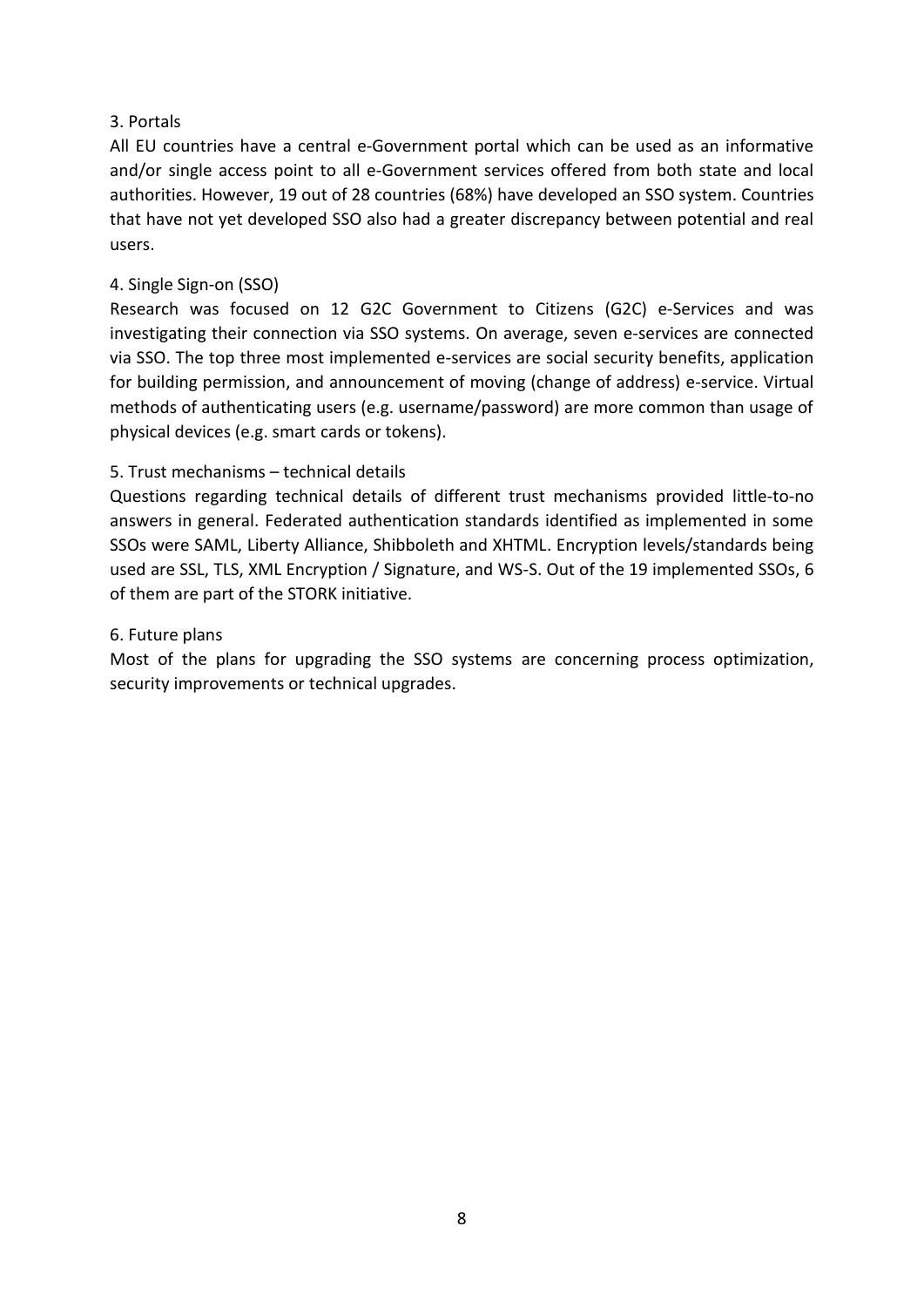### <span id="page-8-0"></span>Analysis of the interoperability possibilities of implemented governmental e-services

#### <span id="page-8-1"></span>1. Users

Graph 1 shows the ratio between the percentage of potential and real users. The percentage of households with a broadband connection (potential users) ranges from 56% (Bulgaria, Croatia) to 93% (Luxembourg), while the percentage of individuals using the internet for interacting with public authorities (real users) ranges from 10% (Romania) to 84% (Denmark). As seen on Graph 1, certain governments have shown great initiative to motivate their citizens to use the Internet for interacting with public authorities. Countries like Denmark and Finland have utilized the number of households with a broadband connection thus minimizing the gap between potential and real users (<10%). On the other hand, certain countries (e.g. Bulgaria, Czech Republic, Estonia, Germany, Italy, Malta, Poland, Portugal, Romania, the United Kingdom) have not used the full potential of number of households with broadband connection since the difference between potential and real users is rather high (≥30%) and still need to show greater attention to motivating their citizens to use the Internet to interact with the public authorities.



<span id="page-8-2"></span>Graph 1. Percentage of potential and real users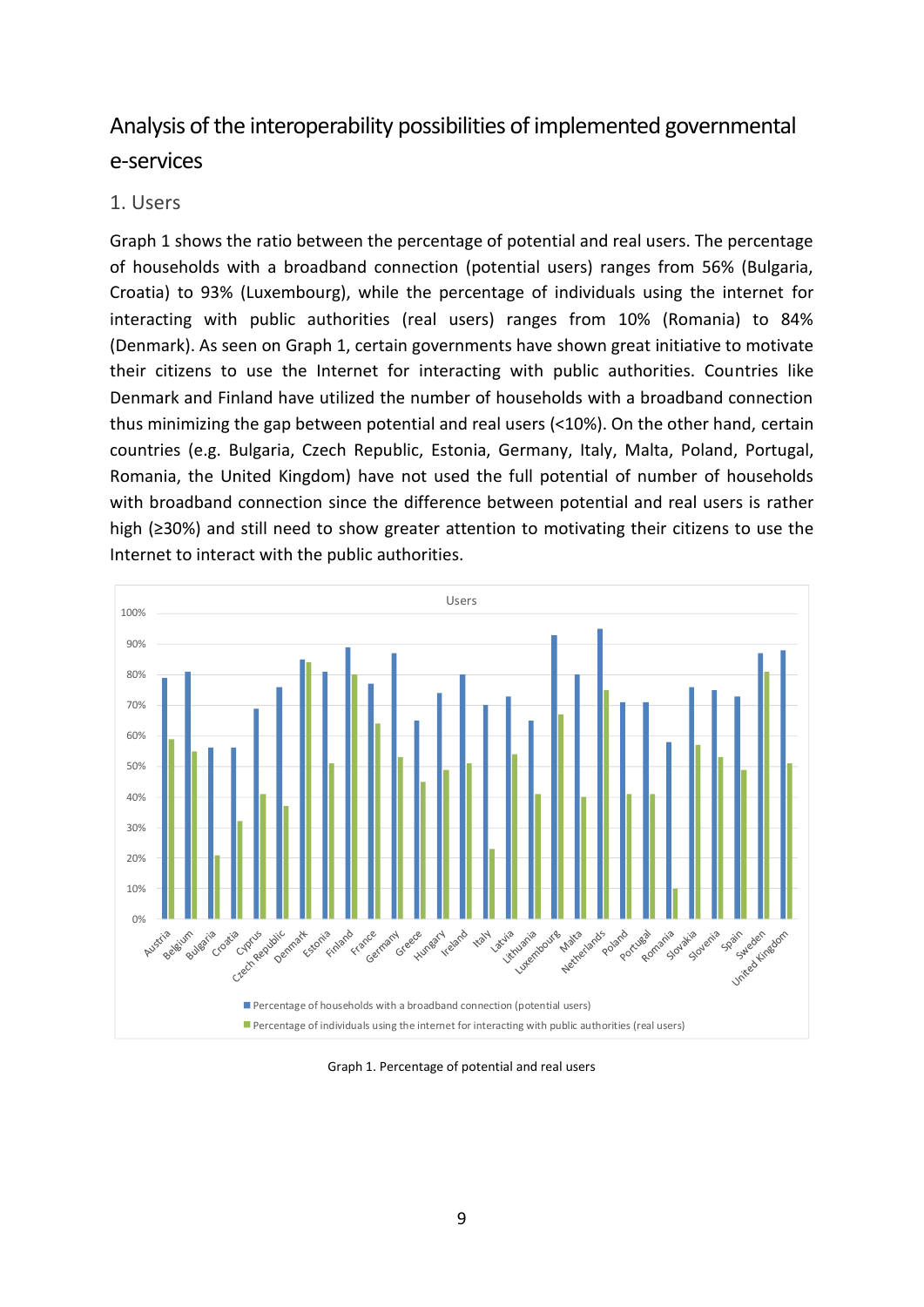#### <span id="page-9-0"></span>2. Legal Framework and Strategies

When exploring legal frameworks and strategies the team was investigating those countries with a national IT strategy concerning e-Government and/or e-Government legal texts concerning e-Identification/e-Authentication. Results of the research show that most of the analyzed countries have certain legal regulations regarding e-Government and 57% of them have a national IT strategy planned to be accomplished by 2020. Although by consulting the European Commission Factsheets it was found that 32% of the analyzed countries currently do not have specific e-Government legislation, the research team was able to detect certain legal documents regarding e-Identification/e-Authentication (e.g. data protection acts, legal frameworks for electronic signatures and associated matters). From this it can be concluded that it is important not only to view the complexity of SSO implementation from the technical point of view, but it is also important to have defined and clear legal regulations and frameworks on national (and transnational level) in order to provide fully functional, safe and complete interoperability.

#### <span id="page-9-1"></span>3. Portals

In all of the analyzed countries there is a central e-Government portal which can be used as an informative and/or single access point to all e-Government services offered from both state and local authorities. On the other hand, 19 of 28 of the analyzed countries (68%) have developed SSO system which makes e-services easily accessible to end users (Graph 2). One can assume that there is certain connection between countries that have not implemented a SSO system (e.g. Bulgaria, Czech Republic, Germany, Romania, the United Kingdom) and that have a greater discrepancy between potential and real users since the implementation of SSO system makes it easier for citizens to access governmental e-services thus motivating them for greater interaction with public authorities via internet.



<span id="page-9-2"></span>Graph 2. SSO implementation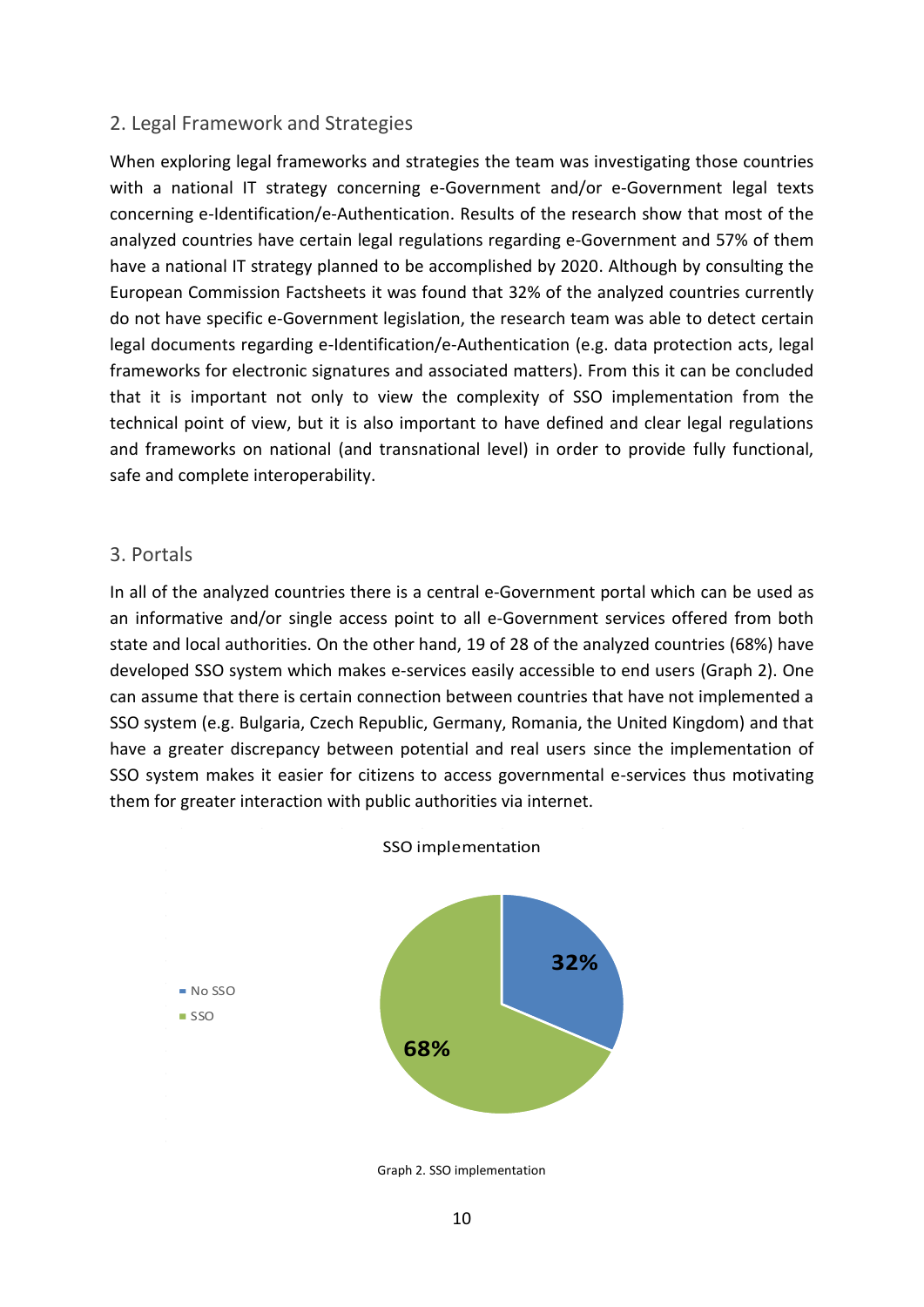<span id="page-10-0"></span>4. Single Sign-on (SSO)

As we have previously pointed out, 68% of the analyzed countries have developed a SSO system. Out of these SSOs, 39% of them were implemented before 2010 and 14% after 2010 (Graph 3).



<span id="page-10-1"></span>In order to investigate all of the services connected via SSO, the research team has adopted the "representative basket of 20 services" as described in Digitizing Public Services in Europe: Putting ambition into action, a 9th Benchmark Measurement by European Commission from December 2010 (the European Commission, 2010). This document divides e-services into two main groups – e-services for citizens, or G2C (Government to Citizens, 12 services), and e-services for businesses, or G2B (Government to Business, 8 services). However, at this phase, the research was limited only to the first category of services thus including:

- 1. Income taxes
- 2. Job search
- 3. Social security benefits
- 4. Personal documents
- 5. Car registration
- 6. Application for building permission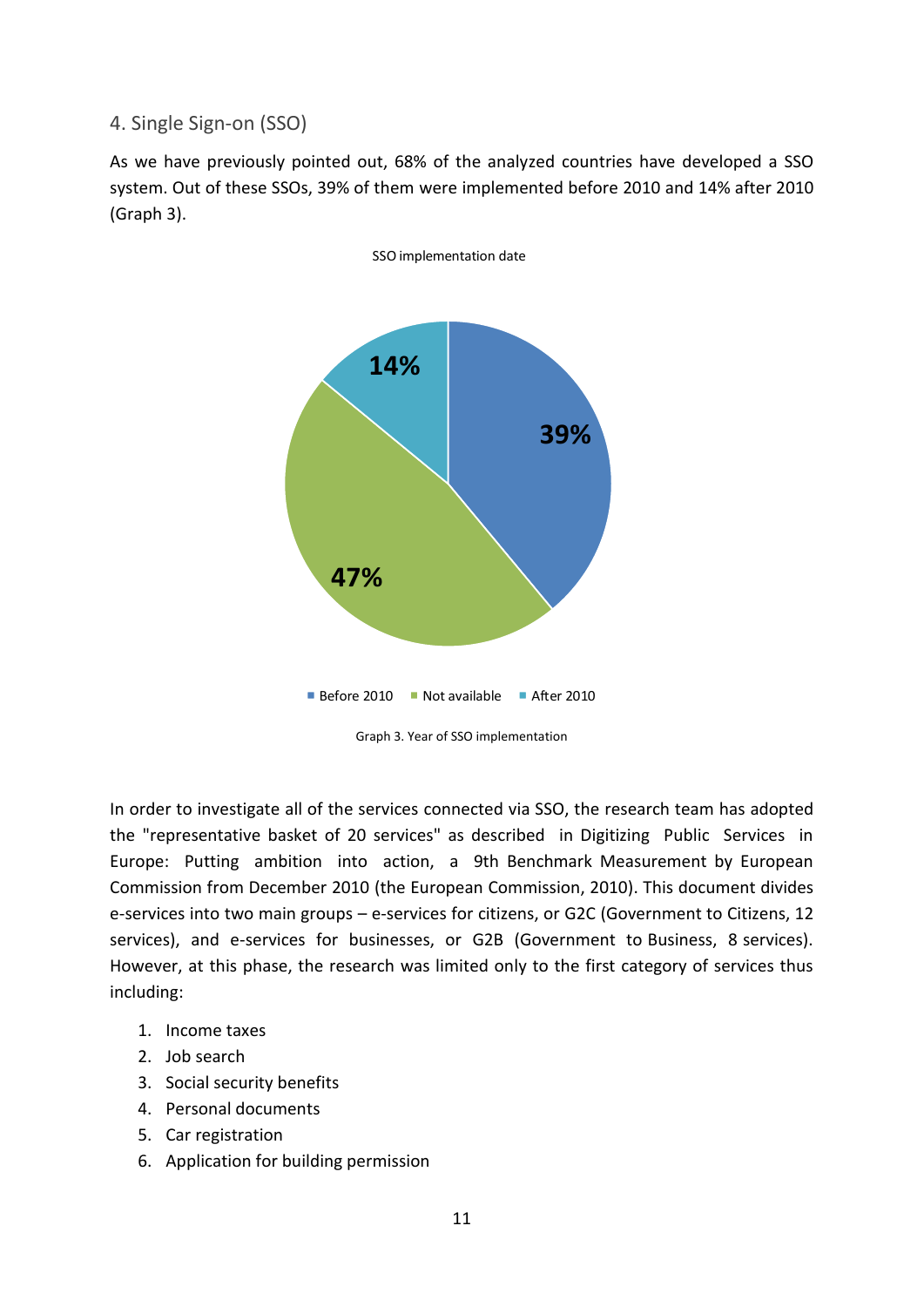- 7. Declaration to the police
- 8. Public libraries
- 9. Birth and marriage certificates
- 10. Enrolment in higher education
- 11. Announcement of moving
- 12. Health-related services

The decision to limit the comparative analysis to the representative 12 G2C e-services was made after the initial environmental scan during which it was found that in some European countries there are myriad of e-services or information about services (not actual e-services) available via governmental portals (e.g. more than 1,500 in Portugal, 453 in Lithuania, 317 in Estonia) and that it would be impossible to achieve meaningful results otherwise.

The research team wanted to analyze how many of the representative 12 G2C e-services were connected through a SSO system in every country that has implemented such a system. On average, seven e-services were connected via SSO. The only country for which we could not find the information on integrated e-services was Slovakia where the list of services is only available, as well as the actual services, after the registration. The most frequently connected G2C e-services in SSOs are: processes related to social security benefits, application for building permission, announcement of moving/change of address, request and delivery of birth and marriage certificates and declaration, notification and assessment of income taxes. (Graph 4). These services seem to use relatively similar sets of data for their processes so it was no surprise why they are at the top of the list. Countries 1 that have connected most e-services through their SSOs were: Croatia, Malta, Portugal (with 12 e-services) and Finland and Lithuania (with 11 e-services). 3 C





<span id="page-11-0"></span>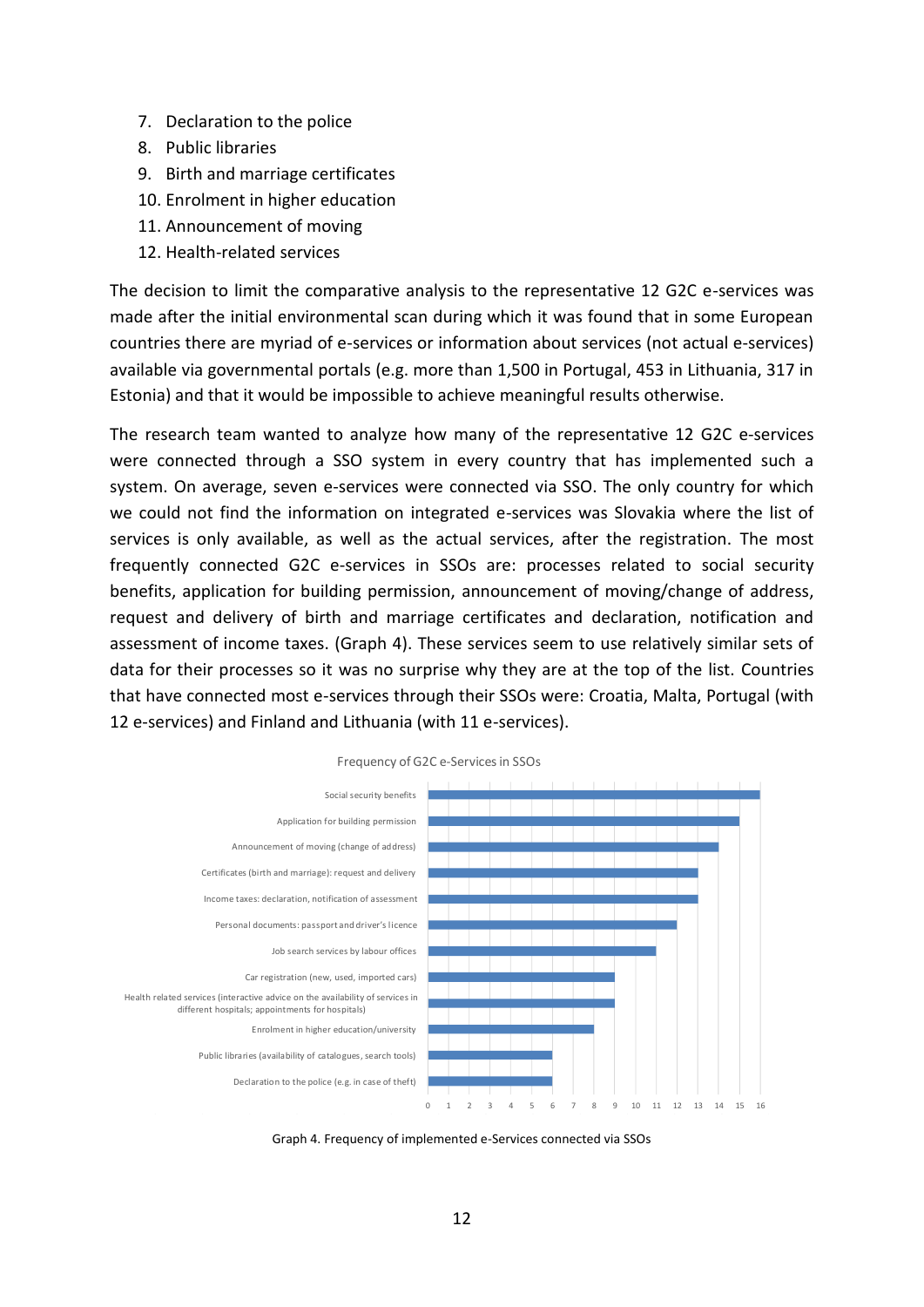Furthermore, the research team has identified 16 different ways of authentication which can be categorized into two main categories:

- I. physical authentication
- II. virtual authentication

Physical authentication includes eID card, ID card, m-token/mobile ID, signing stick, smart card and token. On the other hand, virtual authentication includes e-certificate, e-mail address, e-signature, username/password etc. which seems to be more commonly implemented (Graph 5). Most frequently implemented way of authentication was the use of username and password (21%) as a virtual form. It was followed by the use of mtoken/mobile ID (15%), e-Certificate (13%) and Smart cards (13%) (Graph 6).



<span id="page-12-0"></span>Graph 5. Ways of authenticating users in SSOs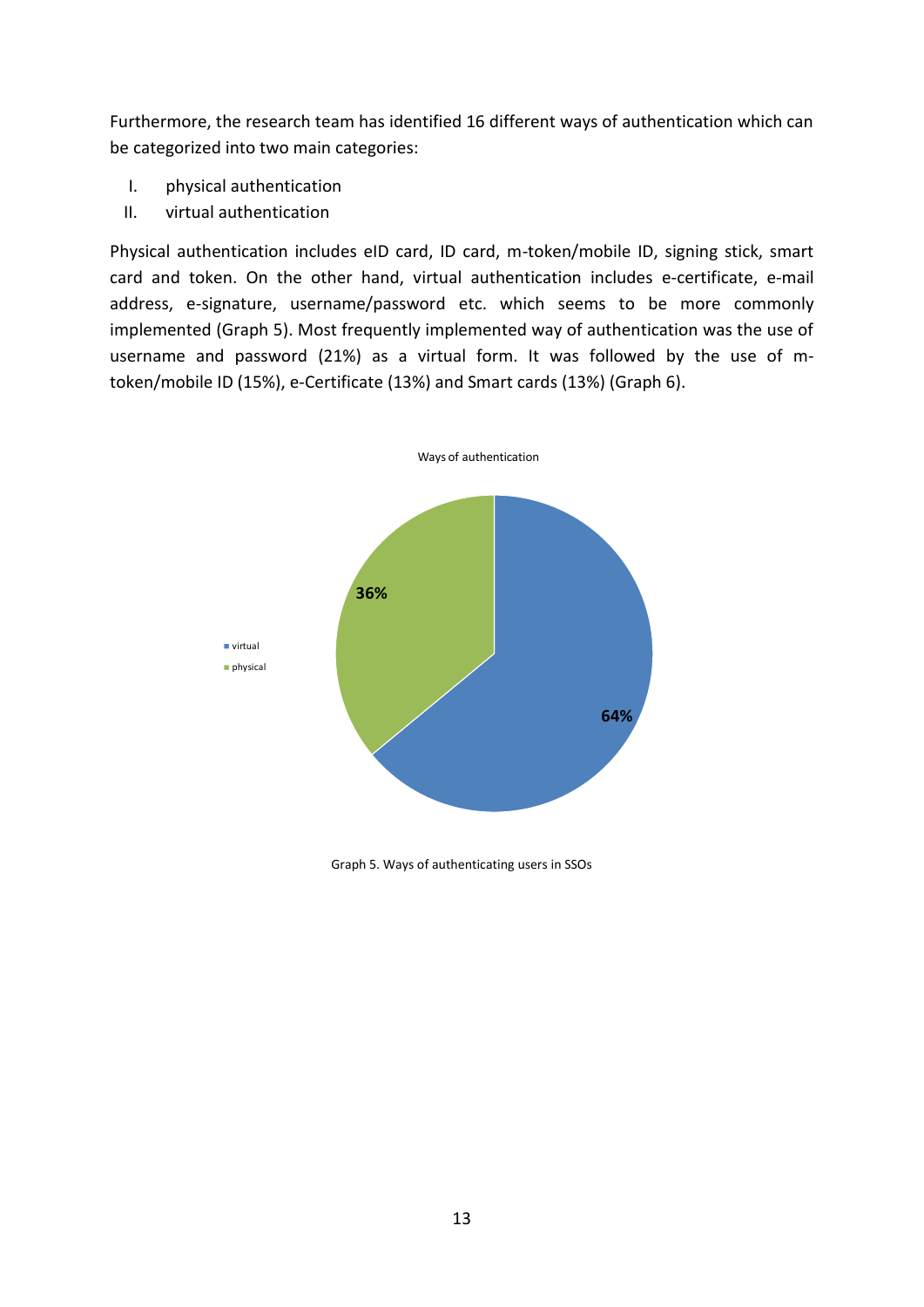The most frequently implemented ways of authentication



Graph 6. Authentication mechanisms

<span id="page-13-1"></span>When searching for different sources of personal information, the research team has identified different identity data governing bodies which can be categorized into six categories and that provide data from all of the 12 G2C e-services. These categories of sources are:

- 1. National Register
- 2. Bank
- 3. Ministry
- 4. Post
- 5. Health Insurance Fund
- 6. Various administrations

#### <span id="page-13-0"></span>5. Trust mechanisms – technical details

Questions regarding technical details of different trust mechanisms provided little-to-no answers in general. However, the research team was able to find some information on federated authentication standards that were being supported and used. Out of 19 analyzed SSO systems only 8 of them had some information on technical details available while only 3 were identified as using SAML. The other identified standards were Liberty Alliance, Shibboleth and XHTML. Also, the team detected some of the encryption levels/standards that were being used. Those were SSL (Secure Socket Layer), TLS (Transport Layer Security), XML Encryption / Signature, and WS-S (Web Service Security).

The research team also wanted to investigate which of the SSO systems were part of the STORK (**S**ecure iden**T**ity acr**O**ss bo**R**ders lin**K**ed) initiative. The aim of the STORK initiative is to establish a European eID Interoperability Platform that will allow citizens to access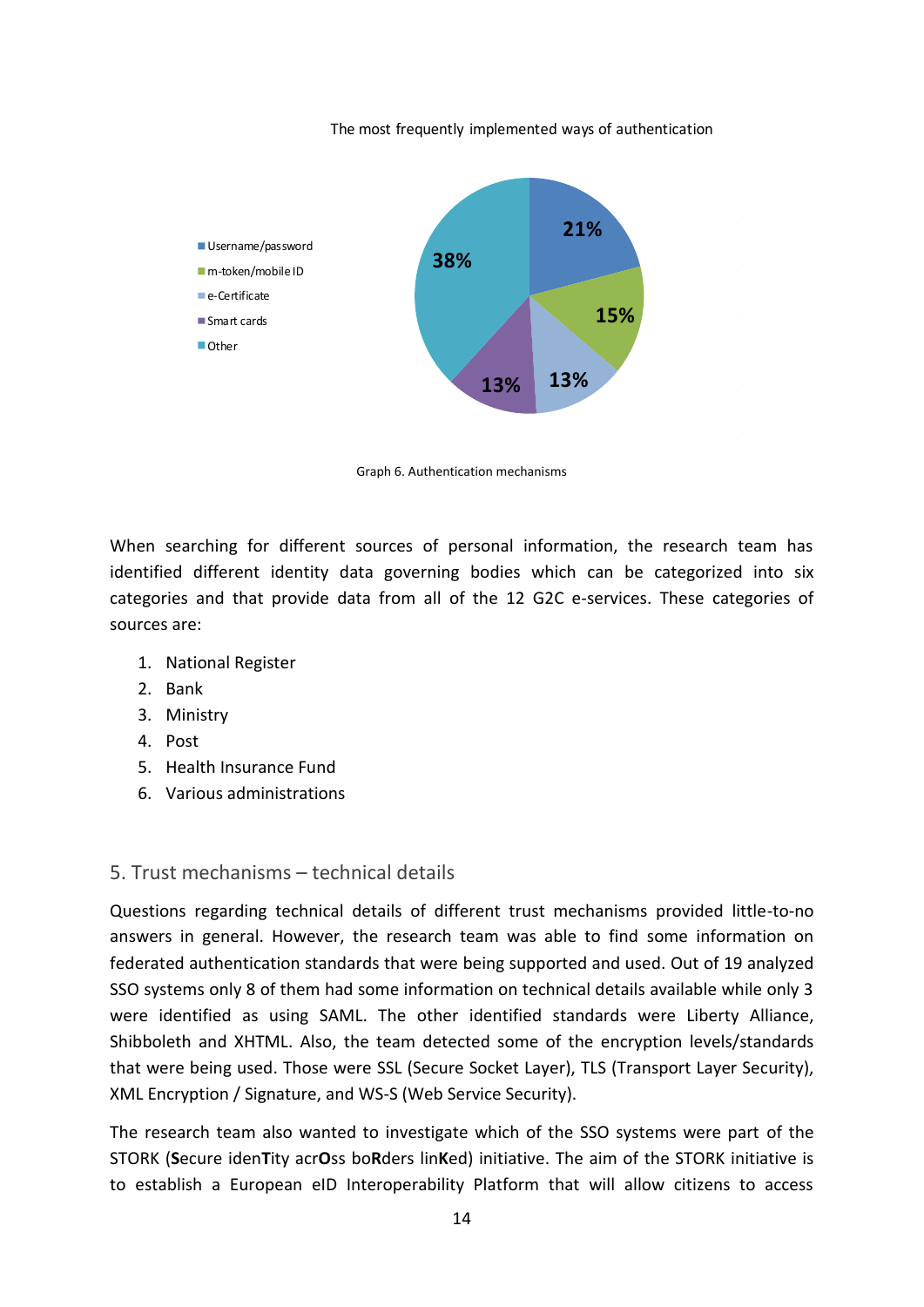different e-services across borders, just by using their national eID. Out of 19 countries that have implemented a SSO, 6 of them (32%) were a part of the STORK initiative – Estonia, Lithuania, Portugal, Slovenia, Spain and the Netherlands.

#### <span id="page-14-0"></span>6. Future plans

Regarding the information on any kind of future plans, only for 7 countries (Croatia, Finland, France, Lithuania, Poland, Portugal and the United Kingdom) the team was able to find some sort of indications of future upgrades. Most of the plans for upgrading the SSO systems can be categorized into three groups:

- 1. process optimization (e.g. by simplifying transactions, removing constraints etc.),
- 2. security improvements,
- 3. technical upgrades (e.g. better compatibility of information systems).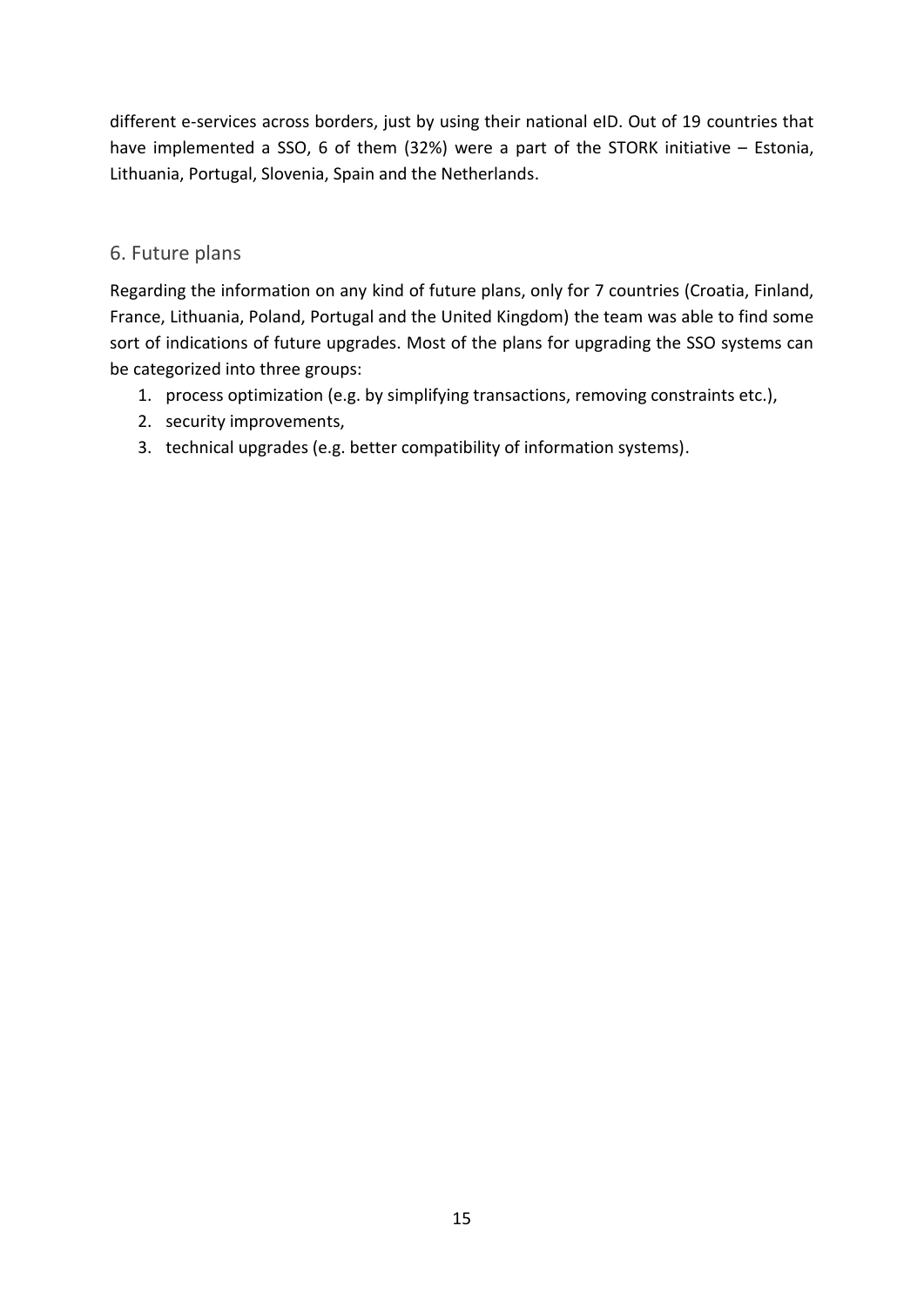## <span id="page-15-0"></span>CONCLUSIONS AND RECOMMENDATIONS

The InterPARES Trust project's research "Analysis of the Interoperability Possibilities of Implemented Governmental e-Services (EU15)" built on the research of the previous project "Comparative Analysis of Implemented Governmental e-Services (EU09)" conducted by the same team and analyzed single sign-on (SSO) system in all 28 EU countries by using the developed questionnaire consisting of 29 questions divided into 6 categories – (1) Users, (2) Legal Framework and Strategies, (3) Portals, (4) Single Sign-on (SSO), (5) Trust mechanisms – technical details, and (6) Future plans. The research was focused on investigating 12 G2C eservices available via a national SSO system.

The researchers have found out that there is a room for improvement regarding the development of e-services and their interconnection at the national level of the EU countries since the gap between potential and real users having a broadband connection was identified in more than several European countries.

Based on the environmental scan, literature review and review of relevant official documents, national IT strategies concerning e-Government and e-Government legal texts concerning e-Identification/e-Authentication, the research team carefully formulated a set of questions and incorporated them in the form of questionnaire used later on during the research. After the research, and when the set of questions proved to be sufficient to gather relevant answers, the questionnaire was transformed into the form of a checklist. The checklist is added in the Appendix of this report and can be further used by researchers or records managers assessing SSO systems. Also, it could be used by SSO developers in order to be sure that they have provided enough information on the system they are developing. By making enough information available, we believe that the SSO users will be able to firmly ground their judgments whether to trust an SSO system and interconnected e-Services or not.

It is not only important that the users trust SSO systems – the SSO systems should trust each other and be able to exchange information. This research showed that the European SSO systems are not yet interconnected. At the time of research, the leading project researching in that direction was the STORK 2 project. The main challenge in the coming years will be how to exchange sensitive information in a trusted manner. Illustration of the challenge can be shown by health-related service example of transborder exchange of patients' information between e-health e-services of different countries when a patient of one country needs treatment in another country. Could the patient limit what information a doctor is allowed to access, will the set-up limitation still be valid when accessing the data using another country's SSO, and should there be an "override" possibility for the set-up limitations in case of emergency (e.g. when the patient is not conscious)? Similar situations could surface using other e-services interconnected through national SSO system.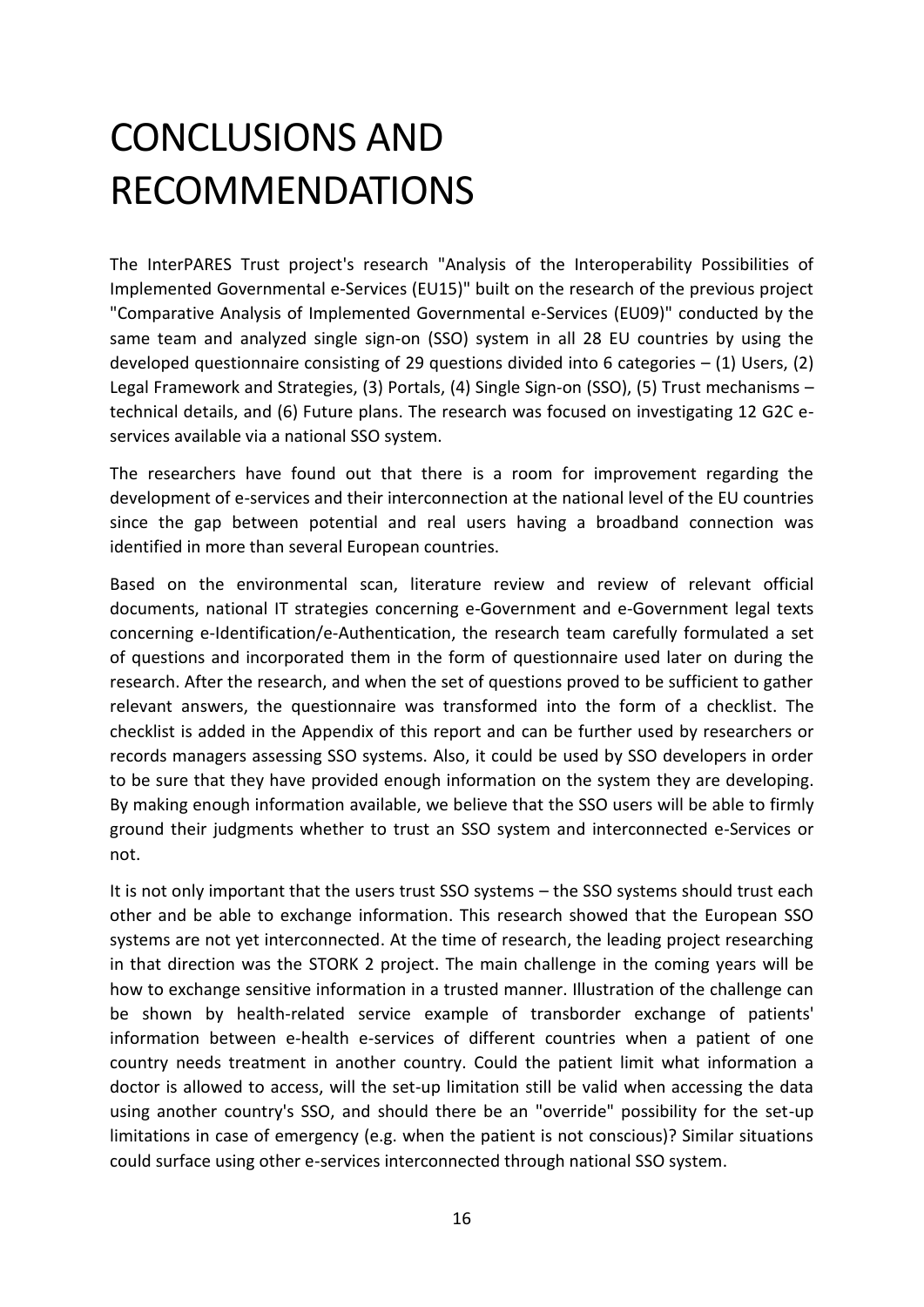The legal framework should not only follow, but be proactively developed along the technical development in order to set the stage, accommodate and regulate crossborder data exchange and SSO interconnections. Therefore, national legal regulations of the European countries will have to be changed or broadened and then harmonized in order to encompass new situations that will be made possible by interconnecting SSO systems at the European level. It is important not only to view the complexity of SSO implementation from the technical point of view, but also to have defined and clear legal regulations and frameworks on national and transnational level in order to provide fully functional, safe and complete interoperability.

It is recommended to build SSO systems with federated authentication standards using SAML. It is the standard that is most widely used and by using it the developers of SSO systems will ensure compatibility and will make future SSO interconnections easier.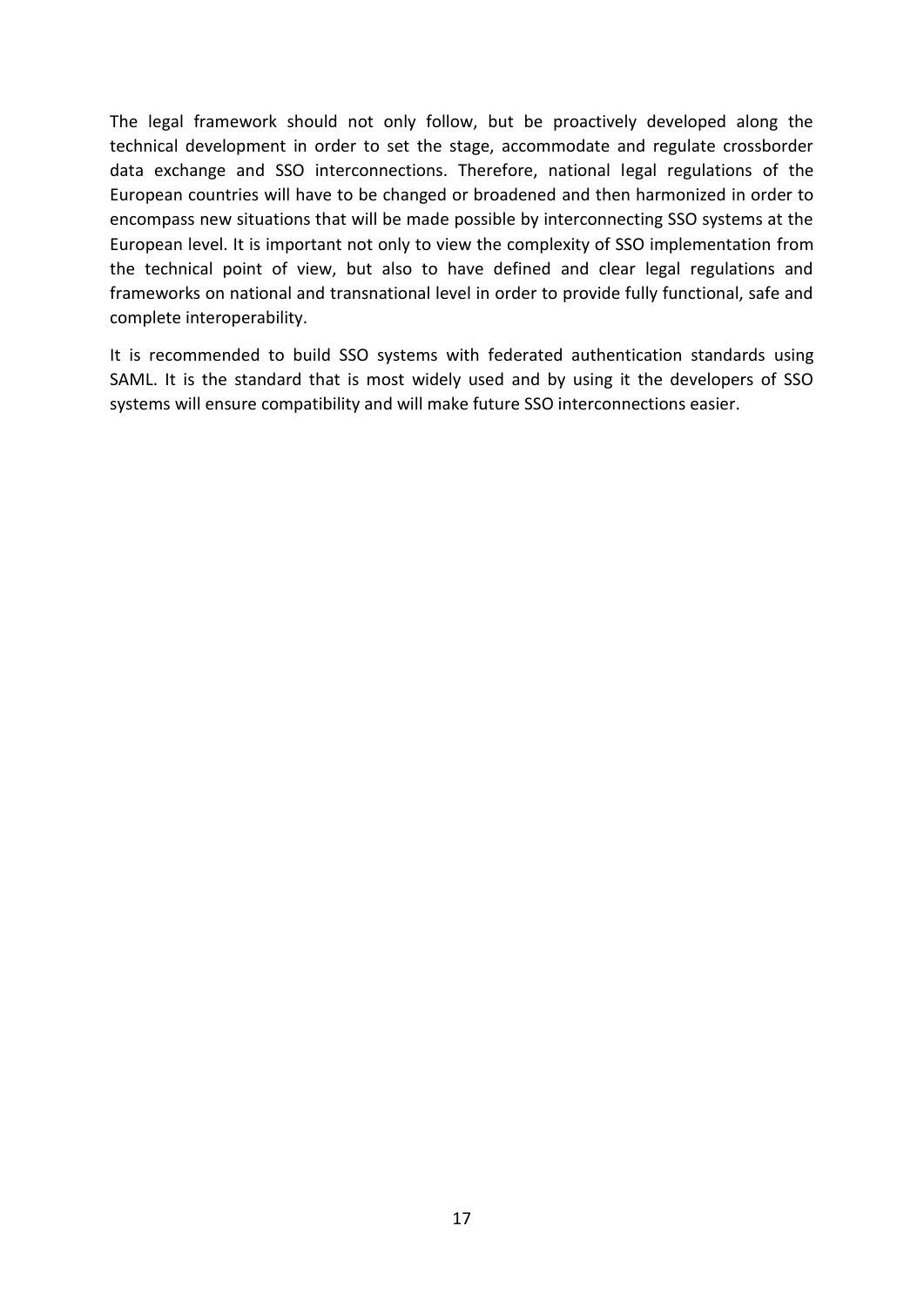### <span id="page-17-0"></span>References

*Note: All links were valid at the time of writing this report.*

- 1. (n.d.). Retrieved July 10, 2015, from Magyarorszag.hu: https://magyarorszag.hu/
- 2. (n.d.). Retrieved July 10, 2015, from Ermis: http://www.ermis.gov.gr/portal/page/portal/ermis/
- 3. (n.d.). Retrieved July 10, 2015, from Bund.de Verwaltung Online: http://www.bund.de/Content/DE/Home/homepage\_node.html
- 4. (n.d.). Retrieved July 10, 2015, from Ügyfélkapu: https://ugyfelkapu.magyarorszag.hu/
- 5. (n.d.). Retrieved July 10, 2015, from Central Government Portal: https://www.slovensko.sk/sk/titulna-stranka
- 6. (n.d.). Retrieved 7 18, 2015, from Agenzia per l'Italia Digitale: http://www.agid.gov.it/
- 7. Belgian Federal Government. (n.d.). *Internet Administration of Customs and Excise*. Retrieved from NCTS: http://fiscus.fgov.be/interfdanl/fr/ncts/webnctsFR.htm
- 8. Danish Parliament. (2000, March 22). *Bill on Electronic Signatures.*
- 9. (2015, May). Retrieved from nemlog-in: https://nemlog-in.dk/login.aspx/noeglekort
- 10. (2015, 6 26). Retrieved 7 18, 2015, from Citizens Information: http://www.citizensinformation.ie/en/
- 11. A. Krag, B. H. (2012). *eHealth in Denmark: eHealth as a part of a coherent Danish health care system.* Danish Ministry of Health.
- 12. A. Kushniruk, E. B. (2010). *Advances in Electronic Helath Records in Denmark: From National Strategy to Effective Healthcare Sysetm Implementation.*
- 13. *About DigiD*. (n.d.). Retrieved Juli 2015, from DigiD: https://www.digid.nl/en/aboutdigid/
- 14. *Act on Access to Public Information.* (2001, September 6). Retrieved June 12, 2015, from http://legislationline.org/documents/action/popup/id/6757
- 15. *Act on Providing Services by Electronic Means.* (2002, July 18). Retrieved June 12, 2015, from http://www.infor.pl/akt-prawny/DZU.2002.144.0001204,metryka,ustawa-oswiadczeniu-uslug-droga-elektroniczna.html
- 16. *Act on the Computerisation of the Operations of the Entities Performing Public Tasks.* (2005, February 17). Retrieved June 12, 2015, from http://www.google.com/url?q=http://prawo.vagla.pl/files/Act\_on\_Computerisation.d oc&sa=U&ei=jQo8U7GqAsmGywOwjYDQDA&ved=0CBsQFjAA&usg=AFQjCNFLYxfgG6n \_qe1uSytE8OfNJWvmiQ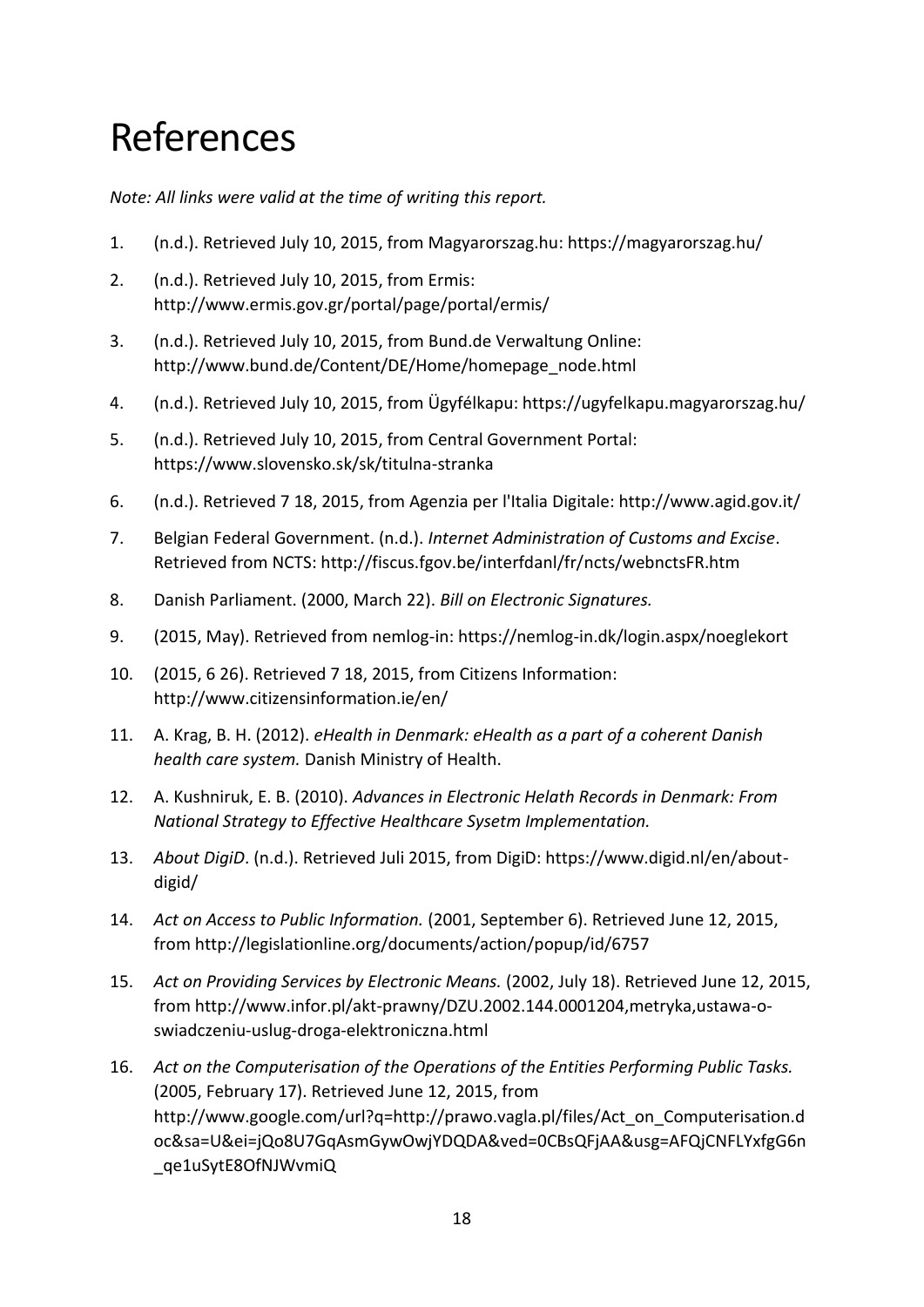- 17. *Advanced qualified digital certificate for legal entities*. (n.d.). Retrieved May 2015, from halcom CA: http://wwweng.halcom-ca.si/index.php?section=24
- 18. Agência para a Modernização Administrativa. (2008). *Agência para a Modernização Administrativa*. Retrieved July 5, 2015, from Agência para a Modernização Administrativa: http://www.ama.pt
- 19. Agência para a Modernização Administrativa. (2011). *iAP - Interoperabilidade na Administração Pública*. Retrieved July 5, 2015, from http://www.iap.gov.pt
- 20. Agency for Administrative Modernisation Portugal. (2015). *Citizen's portal / Portal Do Cidadão*. Retrieved June 13, 2015, from www.portaldocidadao.pt/
- 21. al., J. S. (2010). *Assessing the Economic Impact/Net Benefits of the Estonian Electronic Health Record System.* Tallinn.
- 22. Andersen, S. S. (2008). *Response burden - how to reduce it by 25 percent.* Retrieved February 18, 2015, from 94th DGINS conference: http://ec.europa.eu/eurostat/web/conferences/conf-2008/94th-dgins-conference
- 23. Andersen, S. S. (2009, January). Statistics Denmark: How to reduce the response burden by 25%. *Sigma The Bulletin of European Statistics* , pp. 13-14.
- 24. Apis IT. (2014). *Matice @ web*. Retrieved from https://e-uprava.apisit.hr/igrast/servlet/PrikaziStranicu
- 25. Au Travail. (n.d.). *Avis de non-responsabilité*. Retrieved June 28, 2014, from Au Travail: http://www.autravail.be/web4/fot2web/index.do?method=disclaimer&language=fr&v iewPoint=employee
- 26. Austrian Federal Law Gazette. (1987). *Constitutional Law on Access to Information*. Retrieved May 7, 2015, from http://www.ris.bka.gv.at/Dokumente/Erv/ERV\_1987\_286/ERV\_1987\_286.pdf
- 27. Austrian Federal Law Gazette. (2000). *Data Protection Act*. Retrieved May 7, 2015, from http://www.ris.bka.gv.at/Dokumente/Erv/ERV\_1999\_1\_165/ERV\_1999\_1\_165.pdf
- 28. Austrian Federal Law Gazette. (2003). *Telecommunications Act*. Retrieved May 7, 2015, from https://www.rtr.at/en/tk/TKG2003
- 29. Austrian Federal Law Gazette. (n.d.). *The Austrian E-Government Act*. Retrieved May 7, 2015, from http://www.digitales.oesterreich.gv.at/DocView.axd?CobId=31191
- 30. Autoridade Nacional de Comunicações (ANACOM). (2003, April 3). Decree-Law no. 62/2003, of 3 of April. Portugal. Retrieved June 13, 2015, from http://www.anacom.pt/render.jsp?contentId=979039#.VXw9GLY4AUd
- 31. B. Gray, T. B. (2011). *Electronic Health Records: An International Perspective on "Meaningful Use".*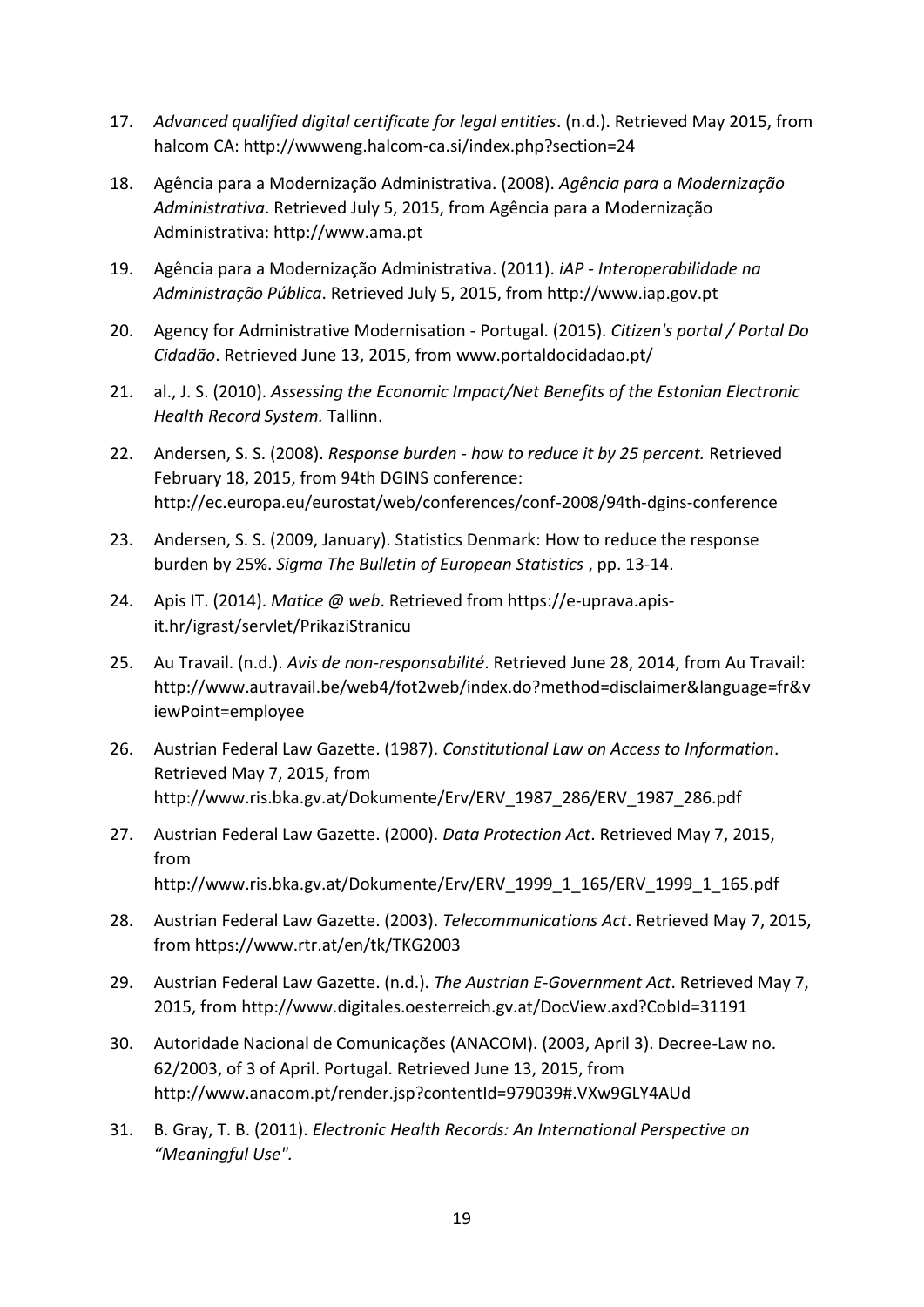- 32. Belgian Federal Government. (2012). *Portal Belgian Government*. Retrieved May 2, 2015, from http://www.belgium.be/
- 33. *borger.dk*. (n.d.). Retrieved May 2015, from www.borger.dk
- 34. Brussels Regional Informatics Centre. (n.d.). *Bric.brussels*. Retrieved from The IRISbox platform: http://bric.brussels/en/our-solutions/software-solutions/irisbox-1/theirisbox-platform
- 35. Bundesministerium für Bildung und Forschung. (n.d.). *Für wen?* Retrieved July 1, 2014, from hochschulstart.de - Registrierung und Bewerbung für Studiengänge mit örtlicher Zulassungsbeschränkung: http://www.hochschulstart.de/index.php?id=3369&L=0
- 36. Bundestag. (2013, July 25). *Act to Promote Electronit Government.* Retrieved July 10, 2015, from http://www.bmi.bund.de/SharedDocs/Downloads/DE/Themen/OED\_Verwaltung/Infor mationsgesellschaft/egovg\_engl.pdf?\_\_blob=publicationFile
- 37. Caisa Bergman, A.-G. E. (2013). Mixed Mode in the Data Collection of SBS Statistics within Statistics Sweden. *Conference of European Statisticians.* Geneva: UNECE.
- 38. Carinska uprava. (n.d.). *Carina.hr*. Retrieved from G2B servis: http://www.carina.hr/e\_carina/G2B.aspx
- 39. Certifikatska agencije pošte Slovenije. (n.d.). *Navodila za ravnanje in upravljanje s potrdili*. Retrieved MAy 2015, from Poštarca: http://postarca.posta.si/navodila/1512/Navodila-za-ravnanje-s-potrdili
- 40. Comissão Nacional de Protecção de Dados. (2004, August 18). Law no. 41/2004, of 18 August. Portugal. Retrieved June 13, 2015, from http://www.cnpd.pt/bin/legis/juris/decisoes/Lei41-2004.pdf
- 41. Companies House UK. (n.d.). *Frequently Asked Questions*. Retrieved January 7, 2015, from Companies House: https://ewf.companieshouse.gov.uk/help//en/stdwf/webIncHelp.html#aboutWebInc
- 42. Crimestoppers. (2013). *The only independent UK crime fighting charity | Crimestoppers*. Retrieved from Privacy Policy: https://crimestoppersuk.org/misc/privacy-policy/
- 43. Crimestoppers. (2013). *The only independent UK crime fighting charity | Crimestoppers.* Retrieved from Annual Report and Accounts : https://crimestoppersuk.org/media/50298/report-and-accounts-2013-vsigned.pdf
- 44. Department of Public Expenditure and Reform. (2015). *Public Service ICT Strategy-Summary*. Retrieved 7 18, 2015, from Public Service ICT Strategy: http://ictstrategy.per.gov.ie/ictstrategy/summary.html
- 45. Deutscher Bundestag. (2010, October). *Basic Law for the Federal Republic of Germany.* Retrieved July 10, 2015, from https://www.btg-bestellservice.de/pdf/80201000.pdf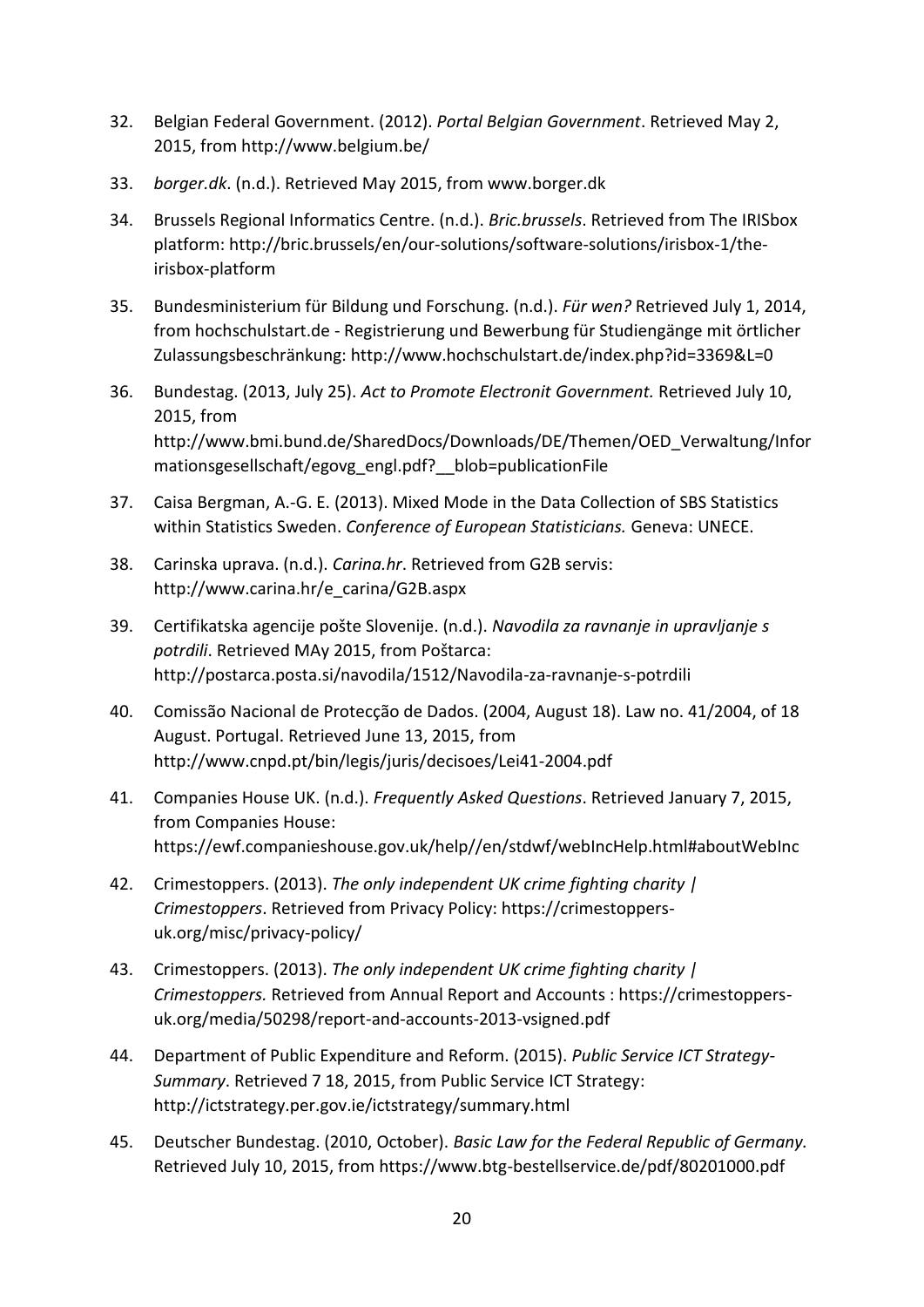- 46. *Digital Signatures Act.* (2014, Juli 1). Retrieved May 2015, from Republic of Estonia, Ministry of Justice: http://www.legaltext.ee/text/en/X30081K4.htm
- 47. *Digitaliseringsstyrelsen*. (n.d.). Retrieved May 2015, from http://www.digst.dk/Servicemenu/Om-os
- 48. Digitizing Agency. (n.d.). *borger.dk - Your gateway to the public*. Retrieved from Anonymity: https://www.borger.dk/om-borgerdk/Sider/Anonymitet.aspx?NavigationTaxonomyId=584a2cef-359f-4524-965bb696a48d1d67
- 49. Državni zavod za statistiku, Carina, Intrastat. (2015). *Manual for Providers of Statistical Information for Intrastat.* Retrieved February 18, 2015, from Intrastat: http://www.dzs.hr/Eng/intrastat/guide/Manual%20for%20providers%20of%20statistic al%20information%20for%20Intrastat%202015.pdf
- 50. *EESTi.ee Gateway to eEstonia.* (n.d.). Retrieved May 2015, from EESTi.ee Gateway to eEstonia: www.eesti.ee
- 51. *EESTi.ee Gateway to eEstonia - Login.* (n.d.). Retrieved May 2015, from EESTi.ee Gateway to eEstonia: https://www.eesti.ee/portaal/portaal.sisene?level=30&loc=%2Feng%2Fservices%2Fciti zen%2Feluase\_1%2Fkatastriuksuse\_paring\_asukoha\_jargi\_1
- 52. E-government Gateway. *Construction related documentation provision.*
- 53. Egowan, R. (2011, June 5). *Assessing e-services from a user perspective: A study of the Swedish electronic tax declaration.* Retrieved June 20, 2014, from Örebro Universitet Web site: http://oru.diva-portal.org/smash/get/diva2:425220/FULLTEXT03.pdf
- 54. *e-Guvernare*. (n.d.). Retrieved April 2015, from http://www.eguvernare.ro/Default.aspx-LangID=4.htm
- 55. *eID Belgium*. (n.d.). Retrieved May 2, 2015, from The electronic identity documents: http://eid.belgium.be/en/find\_out\_more\_about\_the\_eid/the\_electronic\_identity\_doc uments/
- 56. ejustice.just.fgov.be. (2005). *Law on electronic communications*. Retrieved May 2, 2015, from http://www.ejustice.just.fgov.be/cgi\_loi/change\_lg.pl?language=fr&la=F&cn=2003032 532&table\_name=loi
- 57. *Electronic Communications Act 2000.* (2000, 5 25). Retrieved 7 13, 2015, from legislation.gov.uk: http://www.legislation.gov.uk/ukpga/2000/7/pdfs/ukpga\_20000007\_en.pdf
- 58. ePractice. (2014). *eGovernment Factsheets Lithuania.*
- 59. ePractice. (2014). *eGovernment Factsheets United Kingdom.*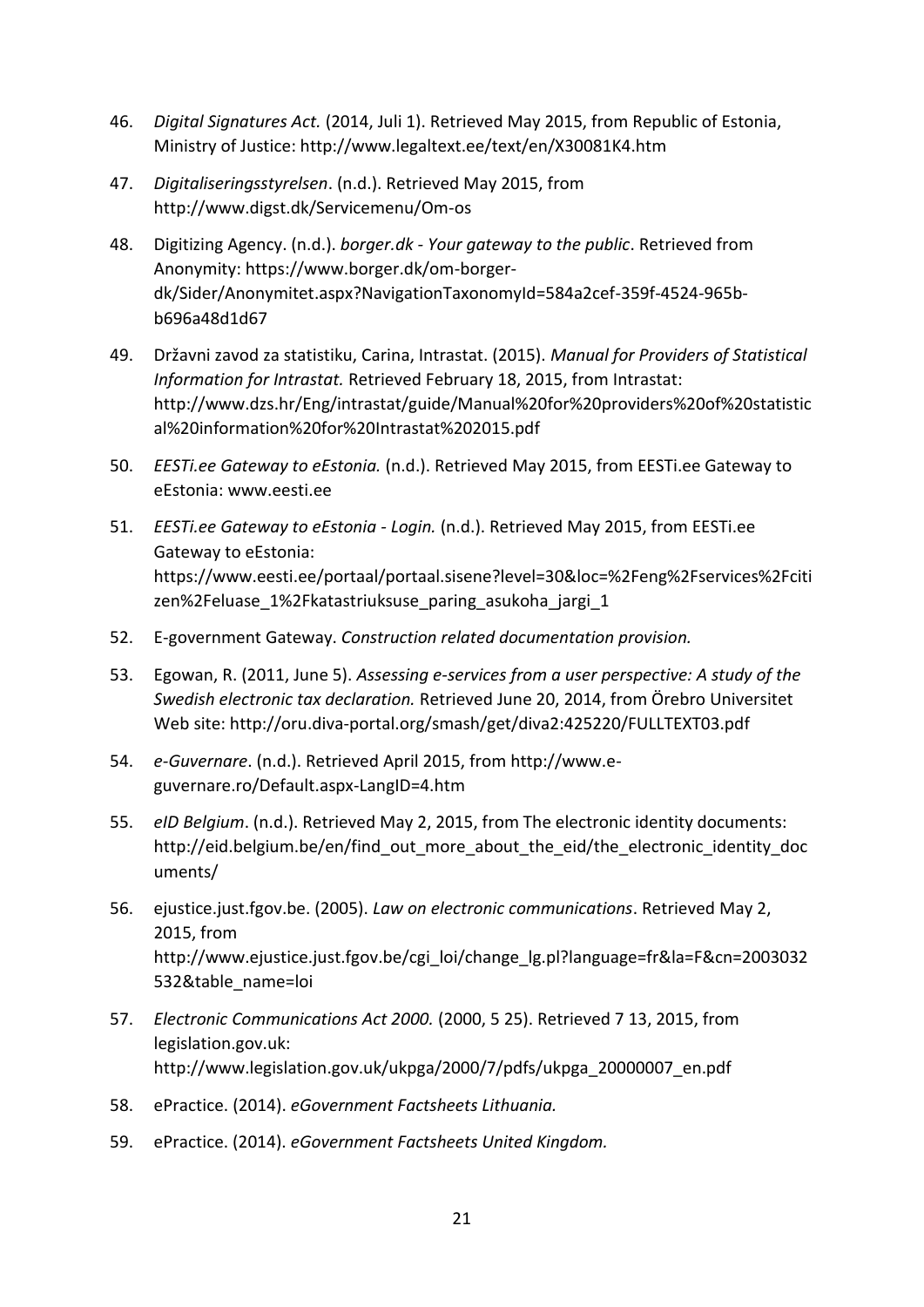- 60. Ericsson Nikola Tesla d.d. (2005). *Informacijski sustav primarne zdravstvene zaštite Republike Hrvatske.*
- 61. ESTEE.ee. (n.d.). *ESTEE.ee*. Retrieved December 28, 2014, from Registering a company: https://www.eesti.ee/eng/topics/business/ettevotte\_loomine/ettevotte\_asutamise\_t oimingud/ettevotte\_registreerimine
- 62. Estonian e-Health Foundation. (2010). *Overview of Estonian Electronic Health Record (EHR) System.*
- 63. Estonian Ministry of Economic Affairs and Communication . (2014). *Cyber Security Strategy 2014-2017.* Retrieved May 2015, from https://www.mkm.ee/sites/default/files/cyber\_security\_strategy\_2014- 2017 public version.pdf
- 64. *E-Uprava*. (n.d.). Retrieved May 2015, from E-Uprava: www.e-uprava.gov.si
- 65. e-uprava.gov.si. (n.d.). *Kako do ustreznega digitalnega potrdila*. Retrieved May 2015, from Elektrnoske stortive javne uprave: http://euprava.gov.si/storitve/cms/page/kje\_dobiti\_cert
- 66. European Commision. (2014, May). Retrieved January 7, 2015, from https://joinup.ec.europa.eu/sites/default/files/ckeditor\_files/files/eGov%20in%20SE% 20-%20May%202014%20-%20v\_16\_0.pdf
- 67. European Commision. (2015, Januay). Retrieved May 7, 2015, from eGovernment in Austria, January 2015, Edition 18.0: https://joinup.ec.europa.eu/sites/default/files/egov in austria - january 2015 -\_v\_18\_0\_final.pdf
- 68. European Commision. (2015, January). *eGovernament in Netherlands, January 2015, Edition 17.0.* Retrieved Juli 2015, from https://joinup.ec.europa.eu/sites/default/files/egov in netherlands january 2015 - v 17 0 final.pdf
- 69. European Commision. (2015, January). eGovernment in Bulgaria, January 2015, Edition 12.0. Retrieved July 5, 2015, from https://joinup.ec.europa.eu/sites/default/files/ckeditor\_files/files/eGov%20in%20Bulg aria%20-%20January%202015%200%20v\_12\_0\_Final.pdf
- 70. European Commision. (2015, January). eGovernment in Cyprus, January 2015, Edition 17.0. Retrieved July 5, 2015, from https://joinup.ec.europa.eu/sites/default/files/ckeditor\_files/files/eGov%20in%20Cypr us%20-%20January%202015%20-%20v\_17\_0\_Final.pdf
- 71. European Commision. (2015, January). *eGovernment in Estonia, January 2015, Edition 17.0.* Retrieved May 2015, from https://joinup.ec.europa.eu/sites/default/files/ckeditor\_files/files/eGov%20in%20Esto nia%20-%20January%202015%20-%20v\_17\_Final.pdf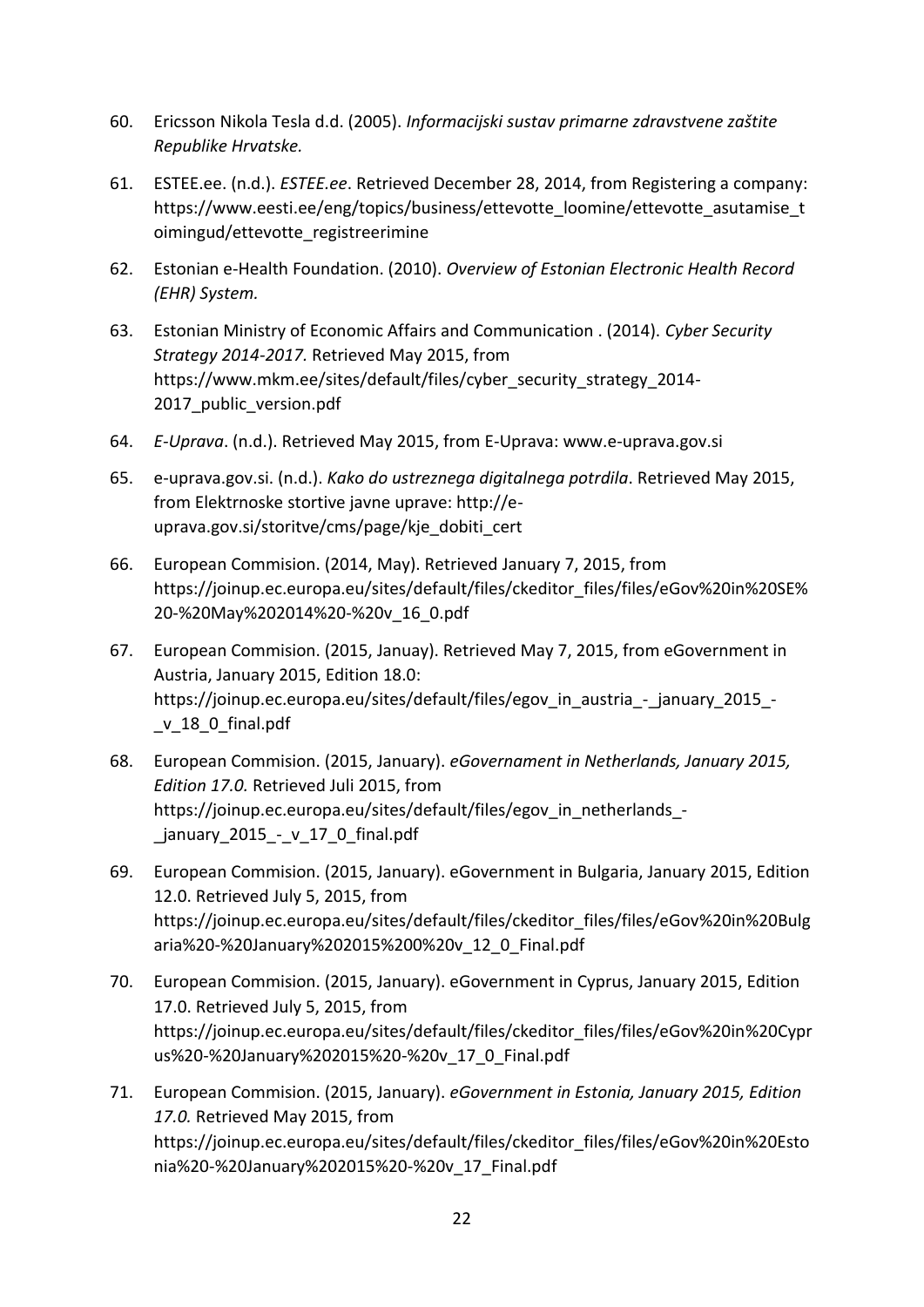- 72. European Commision. (2015, January). eGovernment in Luxembourg, January 2015, Edition 17.0. Retrieved July 5, 2015, from https://joinup.ec.europa.eu/sites/default/files/ckeditor\_files/files/eGov%20in%20Luxe mbourg%20-%20January%202015%20-%20v\_17\_0\_Final.pdf
- 73. European Commision. (2015). eGovernment in Portugal, January 2015, Edition 17.0. Retrieved June 13, 2015, from https://joinup.ec.europa.eu/sites/default/files/ckeditor\_files/files/eGov%20in%20Port ugal%20-%20January%202015%20-%20v\_17\_0\_Final.pdf
- 74. European Commision. (2015, January). *eGovernmentin Slovenia, January 2015, Edition 18.0.* Retrieved May 2015, from https://joinup.ec.europa.eu/sites/default/files/ckeditor\_files/files/eGov%20in%20Slov enia%20-%20January%202015%20-%20v\_18\_0\_Final.pdf
- 75. European Commision. (n.d.). NIFO Factsheet Lithuania. Retrieved July 5, 2015, from https://joinup.ec.europa.eu/sites/default/files/ckeditor\_files/files/NIFO%20- %20Factsheet%20Lithuania%2005-2014.pdf
- 76. European Commission. (n.d.).
- 77. European Commission. (n.d.). Retrieved 7 13, 2015, from joinup: https://joinup.ec.europa.eu/sites/default/files/egov in united kingdom -\_february\_2015\_-\_v17\_final.pdf
- 78. European Commission. (2015, April 24). *Action plan: Belgium government digital by 2020*. Retrieved May 2, 2015, from https://joinup.ec.europa.eu/community/epractice/news/action-plan-belgiumgovernment-digital-2020
- 79. European Commission. (2015, January). *eGovernment in Belgium, January 2015, Edition 17.0*. Retrieved May 2, 2015, from https://joinup.ec.europa.eu/sites/default/files/ckeditor\_files/files/eGov%20in%20Belg ium%20-%20January%202015%20-%20v\_17\_00\_Final.pdf
- 80. European Commission. (2015, January). *eGovernment in Denmark.* Retrieved from https://joinup.ec.europa.eu/sites/default/files/ckeditor\_files/files/eGov%20in%20Den mark%20-%20January%202015%20-%20v\_17\_0\_Final.pdf
- 81. European Commission. (2015). *eGovernment in Germany.* Retrieved July 9, 2015, from https://joinup.ec.europa.eu/sites/default/files/ckeditor\_files/files/eGov%20in%20Ger many%20-%20January%202015%20-%20v\_17\_0\_Final.pdf
- 82. European Commission. (2015). *eGovernment in Greece.* Retrieved July 9, 2015, from https://joinup.ec.europa.eu/sites/default/files/ckeditor\_files/files/eGov%20in%20Gre ece%20-%20January%202015%20-%20v\_17\_0.pdf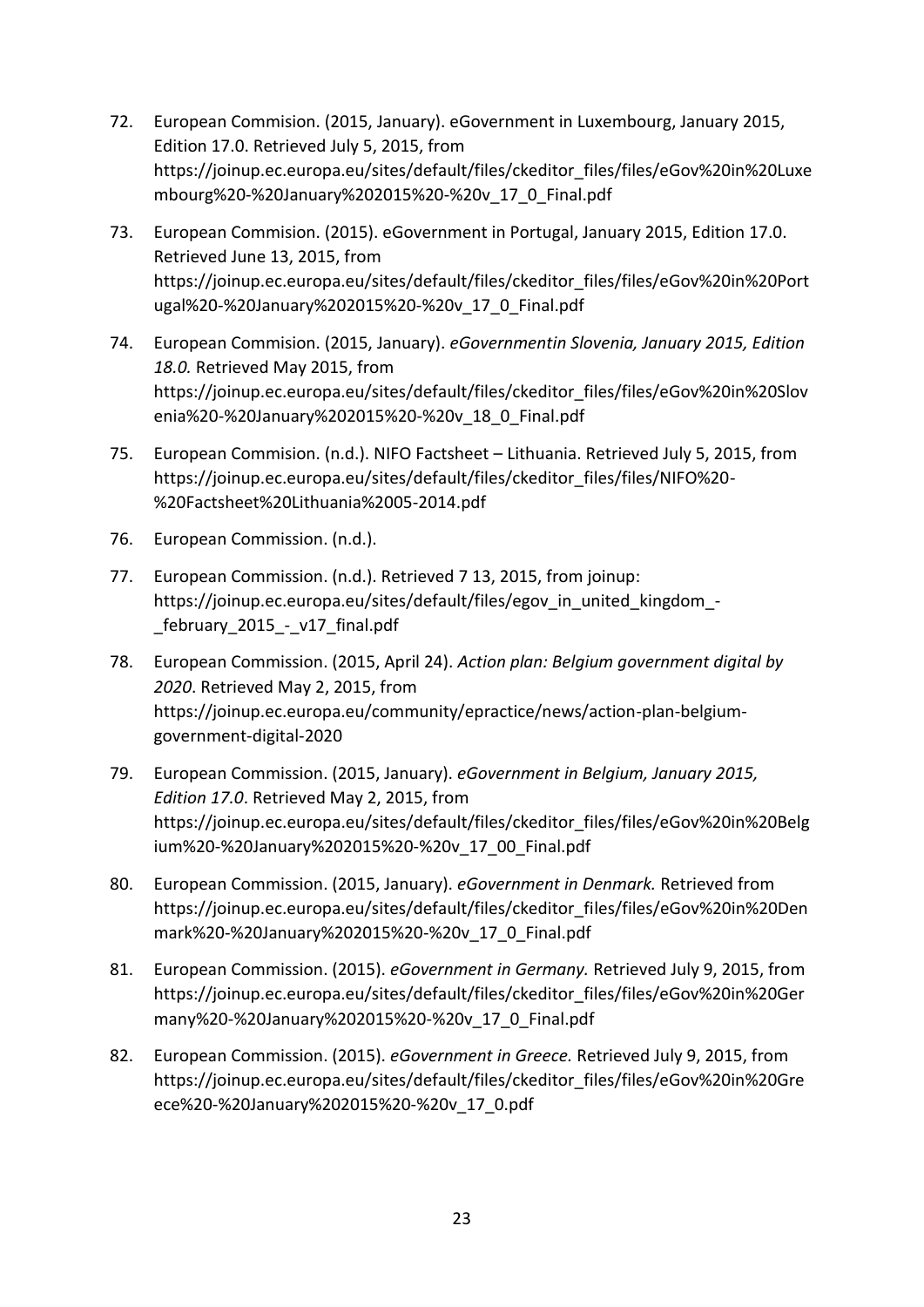- 83. European Commission. (2015). *eGovernment in Hungary.* Retrieved July 10, 2015, from https://joinup.ec.europa.eu/sites/default/files/ckeditor\_files/files/eGov%20in%20Hun gary%20-%20January%202015%20-%20v\_17\_0\_Final.pdf
- 84. European Commission. (n.d.). *eGovernment in Ireland - January 2015 - v.17.0.* Retrieved July 10, 2015, from Joinup: https://joinup.ec.europa.eu/sites/default/files/egov in ireland - january 2015 -\_v\_17\_0\_final.pdf
- 85. European Commission. (2015, 3 13). *eGovernment in Latvia - January 2015 - v.17.0.* Retrieved 7 13, 2015, from Joinup: https://joinup.ec.europa.eu/sites/default/files/egov in latvia - january 2015 -\_v\_17\_0\_final\_0.pdf
- 86. European Commission. (2015, January). eGovernment in Lithuania, January 2015, Edition 17.0. Retrieved July 4, 2015, from https://joinup.ec.europa.eu/sites/default/files/ckeditor\_files/files/eGov%20in%20Lith uania%20-%20January%202015%20-%20v\_17\_0\_Final.pdf
- 87. European Commission. (2015, January). *eGovernment in Poland, January 2015, Edition 17.0*. Retrieved June 12, 2015, from https://joinup.ec.europa.eu/sites/default/files/egov in poland - january 2015 -\_v\_17\_0\_final.pdf
- 88. European Commission. (2015, January). *eGovernment in Romania.* Retrieved April 27, 2015, from https://joinup.ec.europa.eu/sites/default/files/egov in romania january 2015 - v.12.0 final.pdf
- 89. European Commission. (2015). *eGovernment in Slovakia.* Retrieved July 10, 2015, from https://joinup.ec.europa.eu/sites/default/files/ckeditor\_files/files/eGov%20Slovakia% 20-%20January%202015%20-%20v\_17\_0\_Final.pdf
- 90. European Commission. (2015, January). *eGovernment in Sweden.* Retrieved April 27, 2015, from https://joinup.ec.europa.eu/sites/default/files/egov in sweden -\_january\_2015\_-\_v\_17\_0\_final.pdf
- 91. European Commission. (2014, October 9). SIRIP: State Information Resource Interoperability Platform. Retrieved July 5, 2015, from https://joinup.ec.europa.eu/community/open\_standards\_ict/topic/sirip-stateinformation-resource-interoperability-platform
- 92. European Parliament. (1999, December 13). Retrieved from http://eurlex.europa.eu/LexUriServ/LexUriServ.do?uri=CELEX:31999L0093:EN:HTML
- 93. European Parliament and Council. (2000). *Directive 1999/93/EC of the European Parliament and of the Council of 13 December 1999 on a Community framework for electronic signatures .* Official Journal L 013.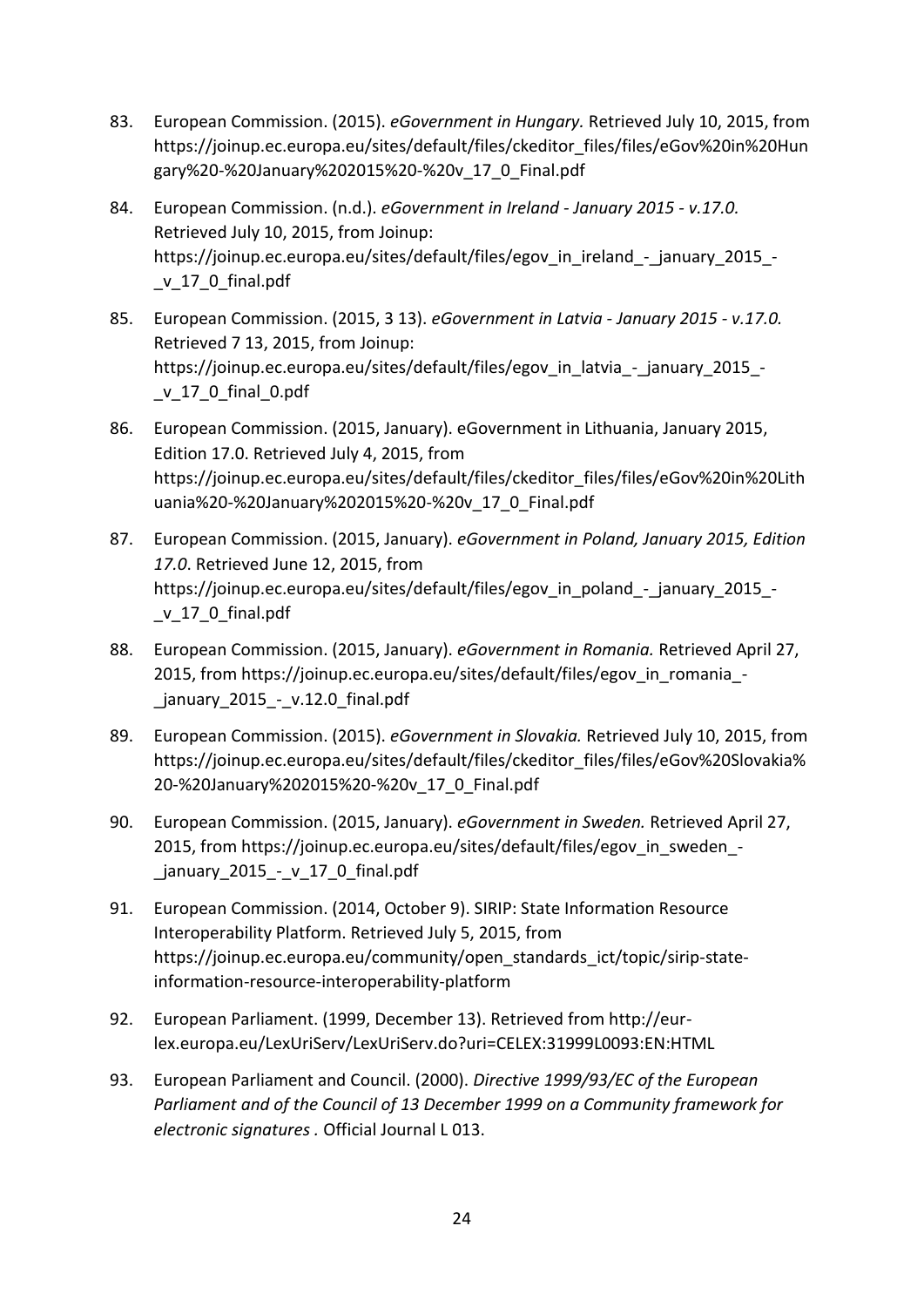- 94. European Parliament and the Council of the European Union. (1999, December 13). DIRECTIVE 1999/93/EC OF THE EUROPEAN PARLIAMENT AND OF THE COUNCIL of 13 December 1999 on a Community framework for electronic signatures. Retrieved July 4, 2015, from http://eur-lex.europa.eu/legalcontent/EN/TXT/PDF/?uri=CELEX:31999L0093&from=HR
- 95. European Telecommunications Standards Institute. (2012). Policy and security requirements for Trust Service Providers issuing certificates Part 2: Policy requirements for certification authorities issuing qualified certificates. Retrieved July 4, 2015, from http://www.etsi.org/deliver/etsi\_EN/319400\_319499/31941102/01.00.00\_20/en\_319 41102v010000c.pdf
- 96. European Telecommunications Standards Institute. (2013). Policy and security requirements for Trust Service Providers issuing certificates Part 3: Policy requirements for Certification Authorities issuing public key certificates. Retrieved July 5, 2015, from http://www.etsi.org/deliver/etsi\_EN/319400\_319499/31941103/01.01.01\_60/en\_319 41103v010101p.pdf
- 97. Federal Chancellery of Austria. (2008). *Digital Austria*. Retrieved May 7, 2015, from Citizen card: http://www.digitales.oesterreich.gv.at/site/6538/default.aspx
- 98. Federal Government for eGovernment in Austria. (2009, December). *Plattform Digitales Österreich*. Retrieved May 2015, from http://www.digitales.oesterreich.gv.at/DocView.axd?CobId=37561
- 99. Federal Ministry of Economics and Technology. (2010). *ICT Strategy of the German Federal Government: Digital Germany 2015.* Retrieved July 9, 2015, from http://www.bmwi.de/English/Redaktion/Pdf/ict-strategy-digital-germany-2015,property=pdf,bereich=bmwi,sprache=en,rwb=true.pdf
- 100. Federal Ministry of Finance. (n.d.). *Customs Online*. Retrieved from Customs Online General: http://www.zoll.de/DE/Fachthemen/Zoelle/ATLAS/Voraussetzungen-Teilnahme/Allgemeines/allgemeines\_node.html
- 101. *Federal Procurement Act*. (2006). Retrieved May 7, 2015, from http://unpan1.un.org/intradoc/groups/public/documents/unpan/unpan034219.pdf
- 102. Federal Public Service. (n.d.). *e-Procurement*. Retrieved from e-Notification: https://enot.publicprocurement.be/enot-war/viewStaticData.do?staticDataId=2
- 103. Federal Statistical Office, Germany. (2006, September). *eSTATISTIK.core - New ways to statistical data collection.* Retrieved February 18, 2015, from Automated Data Collection: A European Overview: http://www.crosportal.eu/sites/default/files/A\_European\_overview\_0.pdf
- 104. FPS for Information and Communication Technology. (n.d.). *Fedict*. Retrieved May 2, 2015, from http://www.fedict.belgium.be/en/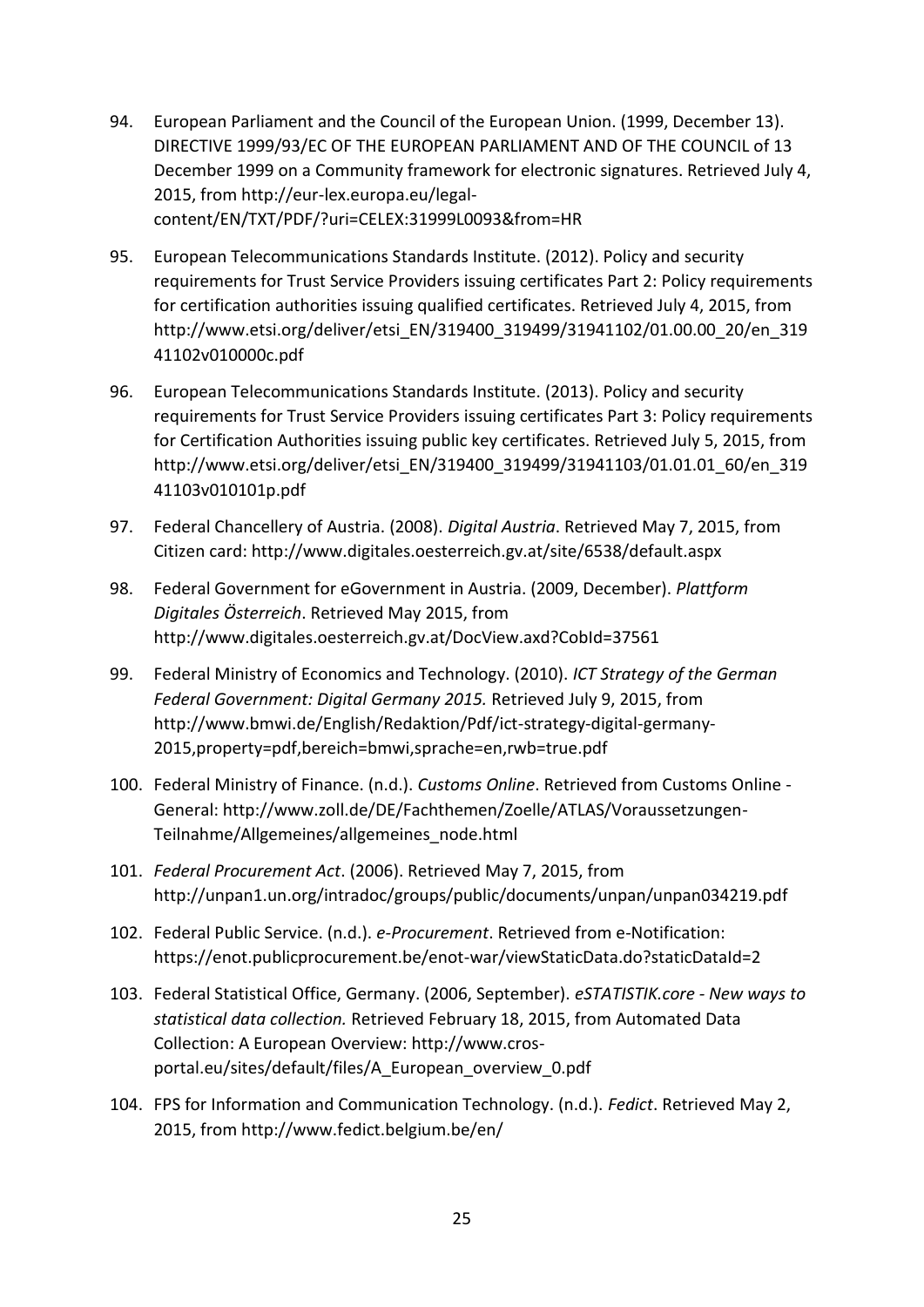- 105. *Gesetz über die Verbindung der informationstechnischen Netze des Bundes und der Länder – Gesetz zur Ausführung von Artikel 91c Absatz 4 des Grundgesetzes – (IT-NetzG).* (2009, August 10). Retrieved July 10, 2015, from http://www.gesetze-iminternet.de/it-netzg/BJNR270600009.html
- 106. Goddeeris, O. (2010, December 02). *Administrative simplification structural business statistics survey.* Retrieved February 18, 2015, from A European overview: http://www.cros-portal.eu/sites/default/files/A\_European\_overview\_0.pdf
- 107. Gouvernement du Grand-Duché de Luxembourg. (2015). Le portail officiel du Grand-Duché de Luxembourg. Retrieved July 4, 2015, from http://www.luxembourg.public.lu/fr/index.html
- 108. Gouvernement du Grand-Duché de Luxembourg. (2009). Plan Directeur De La Mise En Œuvre Des Technologies De L'information Au Sein De L'état 2010-2014. Retrieved July 5, 2015, from http://www.fonction-publique.public.lu/fr/publications/documentsstrategiques/plan-technologies-information.pdf
- 109. Gov.uk. (n.d.). *HM Revenue & Customs*. Retrieved from Customs Handling of Import and Export Freight: the trader import and export processing system - Detailed guidance - GOV.UK: https://www.gov.uk/chief-trader-import-and-export-processingsystem#chief-services
- 110. Gov.uk. (2013, 10). *HM Revenue & Customs*. Retrieved from CHIEF in detail: http://customs.hmrc.gov.uk/channelsPortalWebApp/channelsPortalWebApp.portal? nfpb=true&\_pageLabel=pageOnlineServices\_ShowContent&propertyType=document& featurearticle=true&id=HMCE\_CL\_001614
- 111. Gov.uk. (2014). *HM Revenue & Customs*. Retrieved from Customs Handling of Import and Export Freight (CHIEF) Replacement Programme: https://www.gov.uk/government/collections/customs-handling-of-import-and-exportfreight-chief-replacement-programme
- 112. GOV.UK. (n.d.). *Using open source software - How open source fits into Government IT strategy*. Retrieved June 28, 2014, from Gov.uk: https://www.gov.uk/servicemanual/making-software/open-source.html
- 113. Government Digital Service. (n.d.). Retrieved 7 18, 2015, from GOV.UK: https://www.gov.uk/
- 114. Government of Ireland . (n.d.). Retrieved 7 18, 2015, from Gov.ie: http://www.gov.ie/
- 115. Government of the Republic of Lithuania. (2013). *About rhe Committee*. Retrieved July 5, 2015, from Information Society Development Committee under the Ministry of Transport and Communications: http://www.ivpk.lt/en/enhm/about-isdc
- 116. Government of the Republic of Lithuania. (2000, July 11). Law on Electronic Signature. Retrieved July 5, 2015, from http://www3.lrs.lt/pls/inter3/oldsearch.preps2?Condition1=204802&Condition2=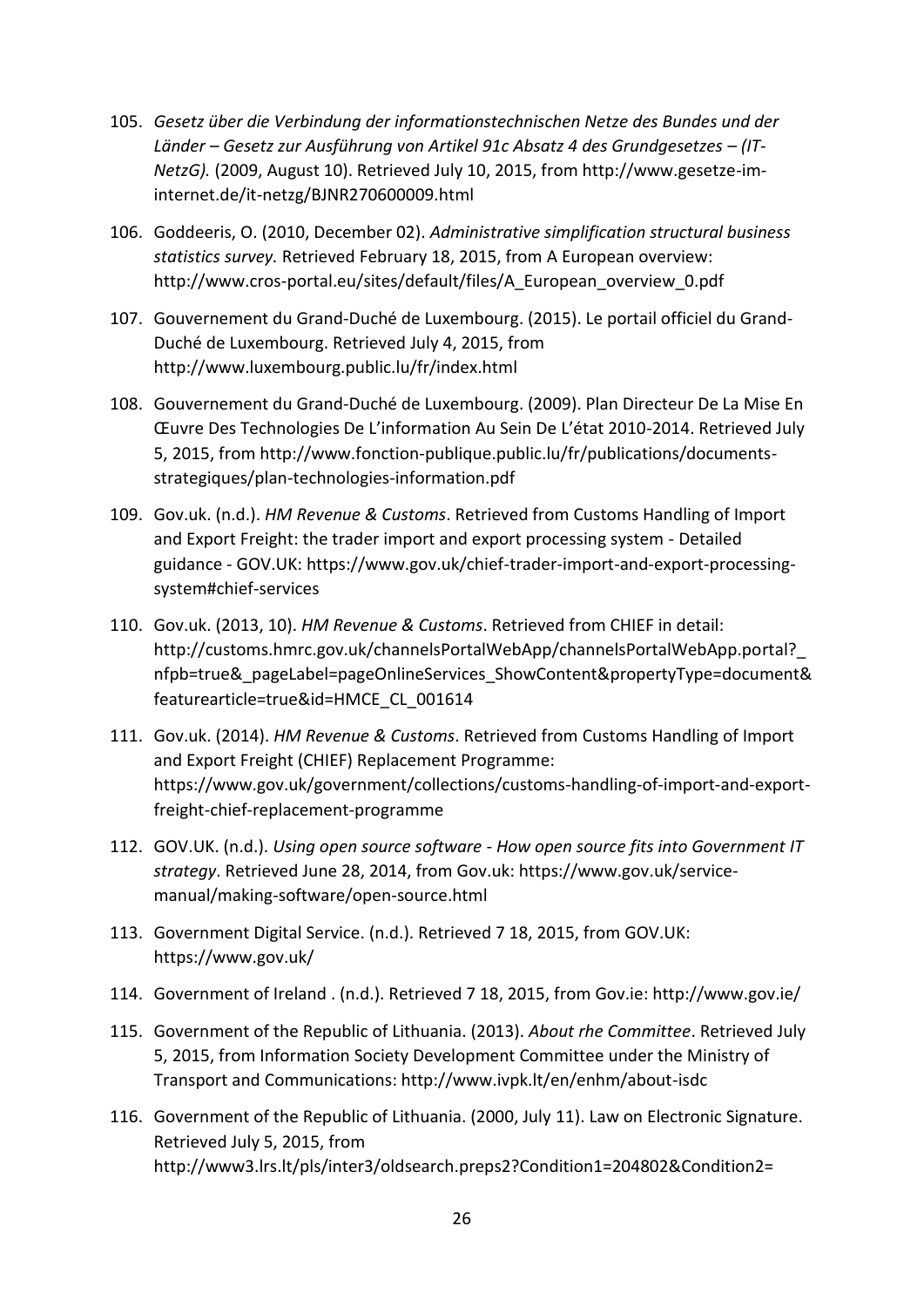- 117. Government of the Republic of Lithuania. (2003, January 21). Law on Legal Protection of Personal Data. Vilnius. Retrieved July 5, 2015, from http://www.ada.lt/images/cms/File/pers.data.prot.law.pdf
- 118. Government of the Republic of Lithuania. (1996). Law on Provision of Information to the Public. Vilnius. Retrieved July 5, 2015, from http://www3.lrs.lt/pls/inter3/dokpaieska.showdoc l?p\_id=350110&p\_query=&p\_tr2=
- 119. Government of the Republic of Lithuania. (2011, March 16). Lithuanian Information Society Development Programme (2011-2019). Vilnius. Retrieved July 5, 2015, from http://www3.lrs.lt/pls/inter3/dokpaieska.showdoc\_e?p\_id=425996&p\_query=&p\_tr2= 2
- 120. *Government Offices of Sweden*. (n.d.). Retrieved April 27, 2015, from http://www.government.se/sb/d/2025/a/181914
- 121. *HELP.gv.at*. (n.d.). Retrieved May 7, 2015, from https://www.help.gv.at
- 122. HM Revenue & Customs. (2012, August 6). *Intrastat: an overview.* Retrieved February 19, 2015, from Business tax - guidance: https://www.gov.uk/introduction-to-intrastat
- 123. HM Revenue & Customs. (2012, August 6). *Penalties for late or inaccurate SDs.* Retrieved February 18, 2015, from Intrastat - An Overview: https://www.gov.uk/introduction-to-intrastat
- 124. HM Revenue & Customs. (2011). *Statistics on UK Trade in Goods.* UK Statistics Authority.
- 125. HSCIC. (2013). *A new way to get your medicines and appliances.*
- 126. HSCIC. *Electronic Prescription Service.*
- 127. Hunton & Williams LLP. (2013, October 9). *Belgium Transposes Data Retention Directive.* Retrieved June 20, 2014, from Privacy and Information Security Law Blog: https://www.huntonprivacyblog.com/2013/10/articles/belgium-transposes-dataretention-directive/
- 128. HZMO. (2015, february 22). *Hrvatski zavod za mirovinsko osiguranje*. Retrieved from Novi način podnošenja prijava na mirovinsko osiguranje od 1. siječnja 2014.: http://www.mirovinsko.hr/default.aspx?id=4157
- 129. HZMO. (2015, January 01). *ZAKON.HR*. Retrieved from Zakon o mirovinskom osiguranju: http://www.zakon.hr/z/91/Zakon-o-mirovinskom-osiguranju
- 130. Il Centro Nazionale per l'Informatica nella Pubblica Amministrazione. (n.d.). *La publicca amministrazione per l'impresa*. Retrieved 7 18, 2015, from Impresa.gov: http://www.impresa.gov.it/intro/info/news.html
- 131. Information Society Development Committee under the Ministry of Transport and Communications. (2015). *eGovernment Gateway portal*. Retrieved July 5, 2015, from https://www.epaslaugos.lt/portal/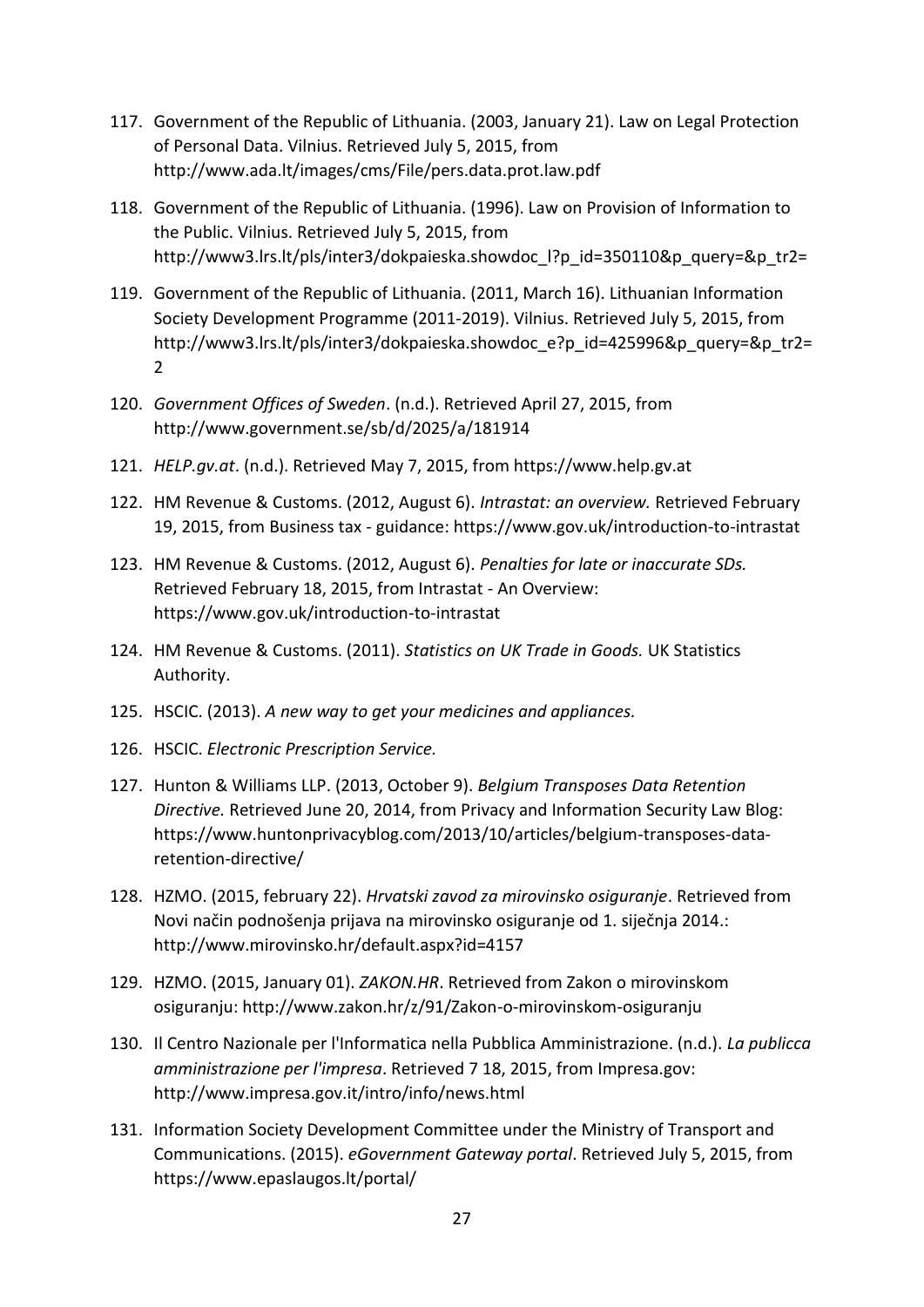- 132. Infostruktura. (2015). *Infostruktura*. Retrieved July 5, 2015, from Secure State Data Communication Network (SSDCN): http://www.is.lt/en/svdpt\_en.html
- 133. *Intrastat Electronic Submission Internet*. (2014, July 14). Retrieved February 19, 2015, from uktradeinfo: https://www.uktradeinfo.com/Intrastat/ElectronicSubmission/Internet/Pages/Internet .aspx
- 134. Intrastat, VIES and External Trade for Services. (2009, December 1). *The Integrated Reporting Solution* . Revolux.
- 135. IT-Planungsrats. (2010, September 24). *Nationale E-Government-Strategie.* Retrieved July 10, 2015, from http://www.cio.bund.de/SharedDocs/Publikationen/DE/Aktuelles/nationale\_e\_govern ment strategie beschluss 20100924 download.pdf? blob=publicationFile
- 136. J. Devlies, U. W. (2010). *eHealth Strategies: Country Brief Belgium.*
- 137. Jobnet. (n.d.). *Politik om persondata*. Retrieved June 28, 2014, from Jobnet: https://info.jobnet.dk/om+jobnet/politik+om+persondata
- 138. L.V. Van Dijk, H. V. (2011). *Electronic Prescribing in the United Kingdom and in the Netherlands.*
- 139. Le gouvernement du Grand-Duché de Luxembourg. (2008). De Guichet. Retrieved July 5, 2015, from http://www.guichet.public.lu/home/fr/index.html
- 140. Lietuvos darbo birža prie Socialinės apsaugos ir darbo ministerijos Biudžetinė įstaiga. (2011). *Login page*. Retrieved June 28, 2014, from Lietuvos Darbo Birža: https://www.ldb.lt/LDBPortal/Authentication/Logon.aspx?branch=js&pageId=60c5ae4 a-3d9e-4746-b9a3-241f7f16b635
- 141. Liverpool John Moores University. (n.d.). *Student Records Retention Policy.* Retrieved July 1, 2014, from Liverpool John Moores University Web site: https://www.ljmu.ac.uk/administration/administration\_docs/Student\_Records\_Retent ion\_Template\_.pdf
- 142. LuxTrust S.A. (n.d.). *LuxTrust*. Retrieved July 5, 2015, from https://www.luxtrust.lu
- 143. LuxTrust S.A. (2010, December 15). LuxTrust Smart Card Certificates issued to Natural Persons by the LuxTrust Qualified CA. Retrieved July 4, 2015, from https://www.luxtrust.lu/downloads/repository/Certificate\_Policy\_Natural\_Persons\_Q ualifiedlevel v1\_3.pdf
- 144. M. Püüa, U. V. (2012). *Ten years of trusted Estonia.*
- 145. MedTech Europe. *Denmark: Electronic patient records.*
- 146. *Ministerul Pentru Societatea Informationala*. (n.d.). Retrieved April 2015, from http://www.mcsi.ro/Minister/Domenii-de-activitate-ale-MCSI/Tehnologia-Informatiei/Servicii-electronice/Semnatura-electronica/Legea-455-2001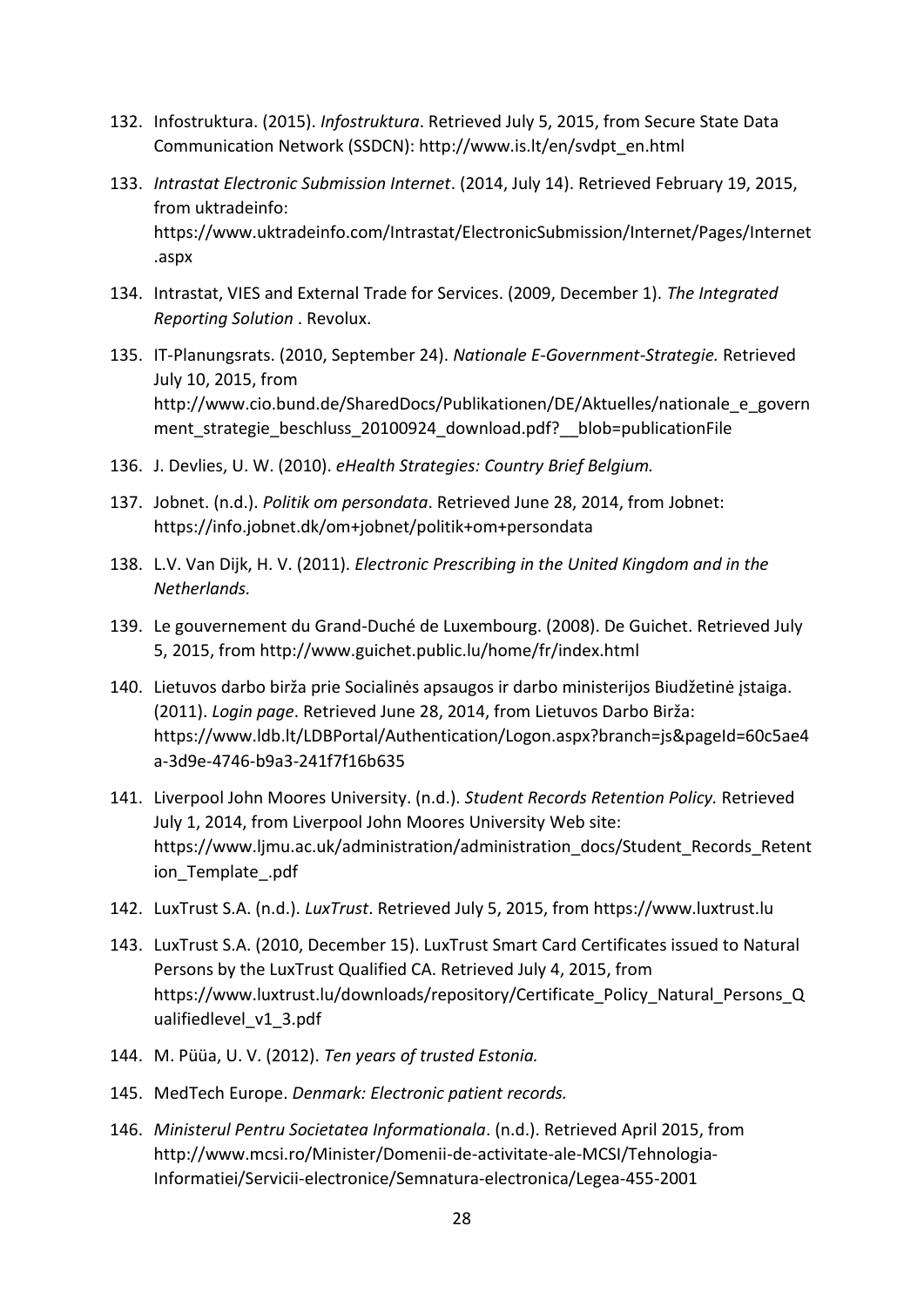- 147. Ministery of E-Commerce and Competitiveness in Europe. (2002, 2 13). *The Electronic Signatures Regulations 2002*. Retrieved 7 18, 2015, from legislation.gov.uk: http://www.legislation.gov.uk/uksi/2002/318/pdfs/uksi\_20020318\_en.pdf
- 148. Ministry of Administration and Digitization. (n.d.). *ePUAP.* Retrieved June 12, 2015, from http://www.epuap.gov.pl/
- 149. Ministry of Economic Affairs and Communications. (2012). *Housing services and forms for a citizen.*
- 150. Ministry of Economic Affairs and Communications. (2012). *Housing services for a citizen.*
- 151. Ministry of Finance. (n.d.). *E-procurement environment*. Retrieved from Eenvironmental use - erh: https://riigihanked.riik.ee/lr1/web/guest/e-keskkonnakasutamine
- 152. Ministry of Finance, Republic of Cyprus. (2014). *Terms of Use*. Retrieved July 5, 2015, from Government Secure Gateway (Ariadni): https://eservices.cyprus.gov.cy/EN/Pages/TermsandConditions.aspx
- 153. Ministry of Finance, Republic of Cyprus. (n.d.). Ariadne The Cyprus e-Government Gateway. Retrieved July 5, 2015, from http://www.mof.gov.cy/mof/DITS/dits.nsf/0/6264c65b77b5b719c2257d7300269aca/\$ FILE/ariadne.pdf
- 154. Ministry of Finance, Republic of Cyprus. (2014). *Frequently Asked Questions*. Retrieved July 5, 2015, from Government Secure Gateway (Ariadni): https://eservices.cyprus.gov.cy/EN/Pages/FAQ.aspx
- 155. Ministry of Finance, Republic of Cyprus. (2014). *Government Secure Gateway (Ariadni)*. Retrieved July 5, 2015, from https://cge.cyprus.gov.cy/re/public/
- 156. Ministry of Finance, Republic of Cyprus. (2012). *Web Portal of the Republic of Cyprus*. Retrieved July 5, 2015, from www.cyprus.gov.cy/portal/
- 157. Ministry of Health of the Republic of Croatia. (2010). *Pravilnik o načinu vođenja osobnog zdravstvenog kartona u elektroničkom obliku.*
- 158. Ministry of Transport, Communications and Works of the Republic of Cyprus. (2012). Digital Strategy for Cyprus (2012-2020). Retrieved July 5, 2015, from http://www.mcw.gov.cy/mcw/dec/digital\_cyprus/ict.nsf/3700071379D1C658C2257A6 F00376A80/\$file/Main%20document%20digital%20strategy.pdf
- 159. Ministry Of Transport, Information Technology And Communications Of Republic Of Bulgaria. (n.d.). Common Strategy for eGovernance development in Bulgaria 2011- 2015. Retrieved July 5, 2015, from https://www.mtitc.government.bg/upload/docs/Obshta Strategia eGovernment 201 1\_2015.pdf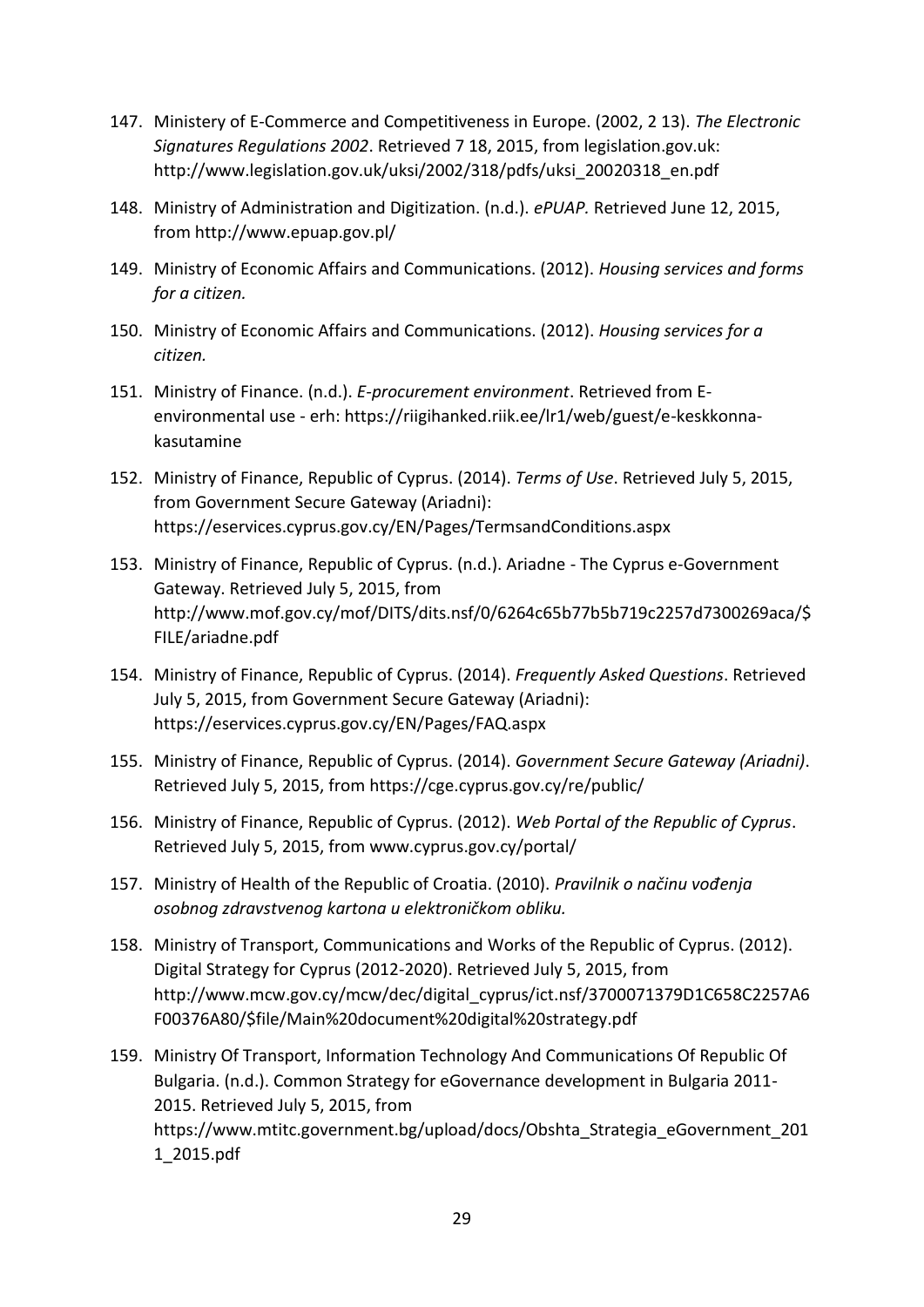- 160. Mreža. (2014). Cloud Services. *Mreža, IT magazine, No. 2.* , 51.
- 161. Narodne novine. (2014, January 21). *Electronic Public Procurement* . Retrieved from General Terms and Conditions for Electronic Public Procurement of the Republic of Croatian: https://eojn.nn.hr/Oglasnik/clanak\_menu/opci-uvjeti-poslovanja-zaelektronicki-oglasnik-javne-nabave-republike-hrvatske/0/53/1/
- 162. *NemId*. (2015, May). Retrieved from https://www.nemid.nu/dk-en/
- 163. *Nemlog-in*. (n.d.). Retrieved May 2015, from https://nemlogin.dk/login.aspx/noeglekort
- 164. Nemzeti Fejlesztési Minisztérium. (2013, June 13). *ICT developments between 2014- 2020.* Retrieved July 10, 2015, from nih.gov.hu/download.php?docID=25413
- 165. Netokracija. (2015, february 22). *Netokracija*. Retrieved from HZMO-ova Lana pruža nadu u 'open source' u hrvatskim državnim servisima: http://www.netokracija.com/lana-hzmo-open-source-63581
- 166. Nets DanID. (n.d.). *Implementeringvejledning For NemId.* Retrieved May 2015, from http://www.nets.eu/dk-da/Service/kundeservice/nemid-tu/Documents/TUpakken/Java/Dokumentation/implementeringsvejledning\_for\_nemid.pdf
- 167. Office of the Commissioner for Personal Data Protection of the Republic of Cyprus. (2001). The Processing of Personal Data (Protection of Individuals) Law (2001). Retrieved July 5, 2015, from http://www.dataprotection.gov.cy/dataprotection/dataprotection.nsf/697e70c0046f7 759c2256e8c004a0a49/f8e24ef90a27f34fc2256eb4002854e7/\$FILE/138(I)- 2001\_en.pdf
- 168. *Overheid.nl*. (n.d.). Retrieved Juli 2015, from overheid.nl: https://www.overheid.nl/
- 169. P. Doupi, E. R. (2010). *eHealth Strategies: Country Brief Denmark.*
- 170. P. Doupi, E. R. (2010). *eHealth Strategies: Country Brief Estonia.*
- 171. Parlamento italiano. (2003, 8 1). *"Codice delle comunicazioni elettroniche".* Retrieved 7 2015, 18, from PARLAMENTO ITALIANO: http://www.parlamento.it/parlam/leggi/deleghe/03259dl.htm
- 172. *Portal Belgian Government*. (n.d.). Retrieved June 12, 2015, from Online Services: http://www.belgium.be/fr/services\_en\_ligne/
- 173. Portal belgium.be. (n.d.). *Vehicle Registration Service (DIV)*. Retrieved July 13, 2014, from Portal belgium.be Official information and services: http://www.belgium.be/en/mobility/vehicle\_registration\_service/
- 174. ProeHealth. *The Estonian Electronic Health Record Case Study.*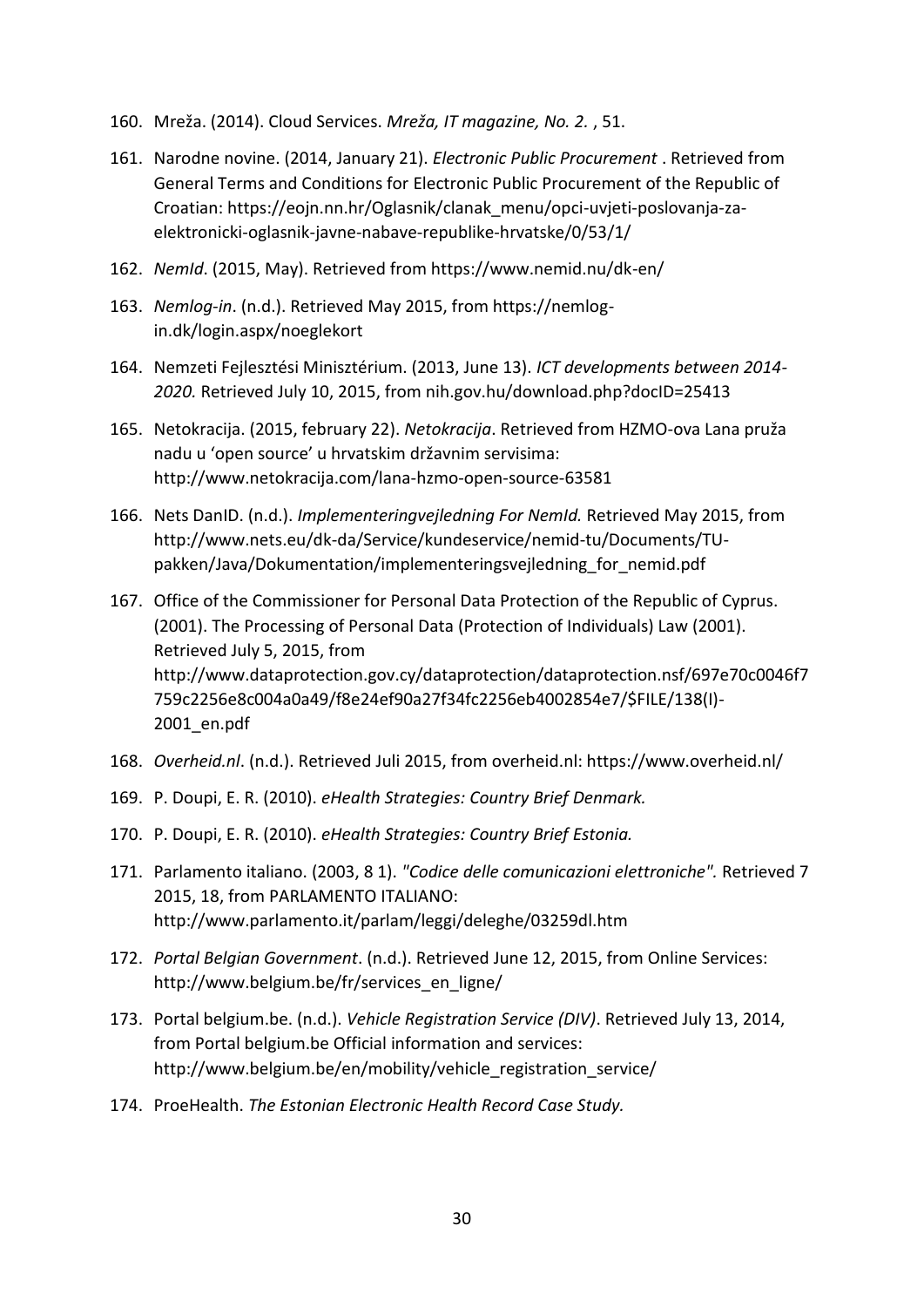- 175. Raimondas, R. (2013). *E-statistics - Statistics Lithuania initiative to reduce the response burden for economic entities.* Retrieved February 19, 2015, from cros-portal.eu: http://www.cros-portal.eu/sites/default/files//NTTS2013fullPaper\_94.pdf
- 176. Republic of Bulgaria. (2000). Access to Public Information Act. Retrieved July 5, 2015, from http://www.aipbg.org/en/legislation/Access\_to\_Public\_Information\_Act/101969/
- 177. Republic of Bulgaria. (2008). eGovernment Act (Law on Electronic Government). Retrieved July 5, 2015, from http://parliament.bg/bills/40/602-01-105
- 178. Republic of Bulgaria. (2001). Law for Protection of Personal Data. Retrieved July 5, 2015, from http://www.mvr.bg/NR/rdonlyres/A9C8D2F5-582E-4BED-9710- E175A9AA087F/0/08 Law Protection Personal Data EN.pdf
- 179. Republic of Bulgaria. (n.d.). *Unified portal for access to administrative services*. Retrieved July 5, 2015, from www.egov.bg
- 180. Republic of Cyprus. (2013). Action Plan for Public Administration Reform (2013 2016). Retrieved July 5, 2015, from http://www.reform.gov.cy/crcs/crcs.nsf/page12\_en/page12\_en?OpenDocument
- 181. Republic of Cyprus. (2004). Legal Framework for Electronic Signatures and Associated Matters. Retrieved July 5, 2015, from http://www.steadlands.com/data/legislation/cyprus.pdf
- 182. *Re-use of Information Act*. (2005). Retrieved May 7, 2015, from http://ec.europa.eu/digital-agenda/public-sector-information-raw-data-new-servicesand-products
- 183. Saeima . (2012, 6 12). *Official Publications and legal information law*. Retrieved 7 18, 2015, from LIKUMI: http://likumi.lv/doc.php?id=249322
- 184. Saeima. (2014, 6 12). *Amendments to the Law on State Information Systems*. Retrieved 7 18, 2015, from Latvias vestnesis: https://www.vestnesis.lv/ta/id/266844-grozijumivalstsinfo%202.%20http://www.vvc.gov.lv/export/sites/default/docs/LRTA/Likumi/Personal \_Data\_Protection.docrmacijas-sistemu-likuma
- 185. SAIS. (2005). *SAIS-i Kasutustingimused*. Retrieved July 1, 2014, from SAIS: https://www.sais.ee/avalik/privaatsus\_et.html
- 186. Service Public Fédéral Finances Administration Generale de la Fiscalite. (2014). Taxon-web & My Minfin. Belgium. Retrieved June 20, 2014, from https://eservices.minfin.fgov.be/taxonweb/static/fr/help\_simu/powerpoint\_1.ppt
- 187. Sillajõe, T. (n.d.). *Implementation of the web-based data collection channel.* Retrieved February 18, 2015, from Eurostat Your key to European statistics: http://ec.europa.eu/eurostat/documents/1001617/4398447/S16P3- IMPLEMENTATION-OF-WEB-BASED-DATA-SILLAJOE.pdf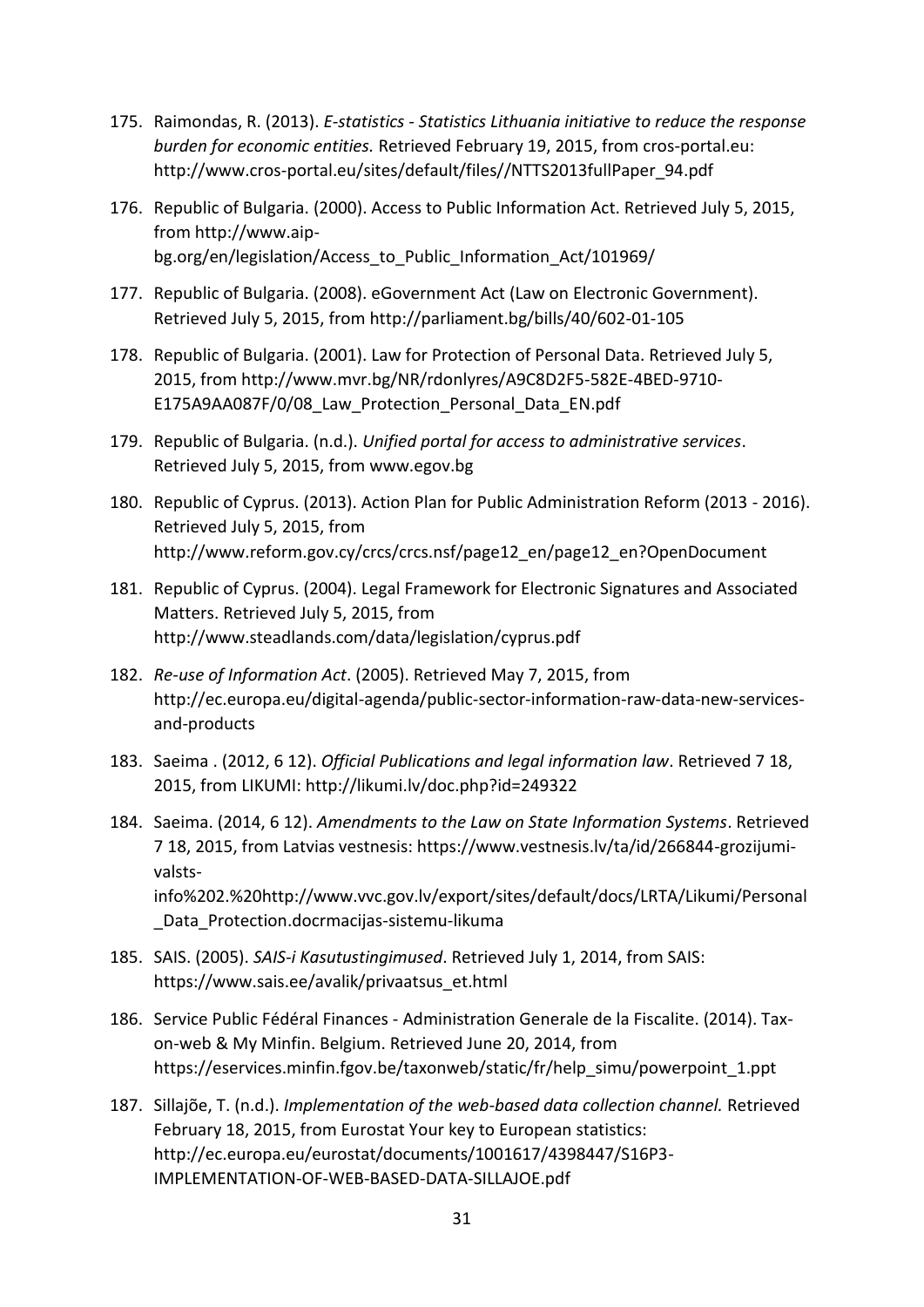- 188. Sillajõe, T. (2012). Statistics Estonia on its way to improving efficiency. *Conference of European Statisticians: Economies of scale from using common tools and methods* (pp. 1-10). Geneva: UNECE.
- 189. SKAT. (2005, May 31). *TASTSELV - the automated tax administration*. Retrieved June 20, 2014, from International Tax Dialogue (ITD): http://www.itdweb.org/documents/public/denmark.TASTSELV - the automated tax administration.pdf
- 190. Slovenian Ministry of Public Administration. (n.d.). *About SIGEN-CA*. Retrieved May 2015, from SIGEN-CA: http://www.sigen-ca.si/eng/eng-predstavitev-SIGEN-CA.php
- 191. Slovenian Ministry of Public Administration. (n.d.). *SI-CA | Certification Authority*. Retrieved May 2015, from Certification authority at the Ministry of Public Administration: http://www.ca.gov.si/eng/eng-index.php
- 192. SoDra. (2015, February 22). *Informacija - GYVENTOJAMS*. Retrieved from SoDra: http://www.sodra.lt/get.php?f.3962
- 193. Statbel. (n.d.). *Belgium.* Retrieved February 19, 2015, from Eurostat SBS: http://ec.europa.eu/eurostat/ramon/nat\_methods/SBS/SBS\_Meth\_BE.pdf
- 194. State of Berlin. (2013). *Privacy Policy 2013*. Retrieved from Berlin Official portal of Germany's capital city: http://www.berlin.de/wir-ueber-uns-be/agb/pp/20130515/
- 195. State Regional Development Agency. (2013). Retrieved 7 18, 2015, from Latvia.lv: https://www.latvija.lv/en
- 196. Statistics Denmark. (2009, September). *Objectives and Frameworks for the Development of Statistics Denmark.* Retrieved February 19, 2015, from Strategy 2015: http://www.dst.dk/pukora/epub/upload/14870/strat.pdf
- 197. Statistisches Bundesamt. (2011). *Automated Data Collection: A European Overview.* Retrieved February 19, 2015, from cros-portal.eu: http://www.crosportal.eu/sites/default/files/A\_European\_overview\_0.pdf
- 198. STORK. (2012). *STORK Pilots.* Retrieved March 2015, from STORK making access smarter.eu: https://www.eidstork.eu/index.php?option=com\_content&task=view&id=85&Itemid=83
- 199. *Strategic Document for Digital Growth and Next Generation Access Infrastructure (2014-2020).* (n.d.). Retrieved July 10, 2015, from www.informatizacia.sk/ext\_dokstrategicky...2014\_2020\_en/16622c
- 200. Strategy Unit of the Minister for Development Cooperation, Digital Agenda, Post and Telecom. (n.d.). *Digital Belgium*. Retrieved May 2, 2015, from http://www.digitalbelgium.be/sites/default/files/downloads/adc\_digital\_engels.pdf
- 201. Šemeta, A. (2008). The Lithuanian Statistical System. Vilnius: DGINS.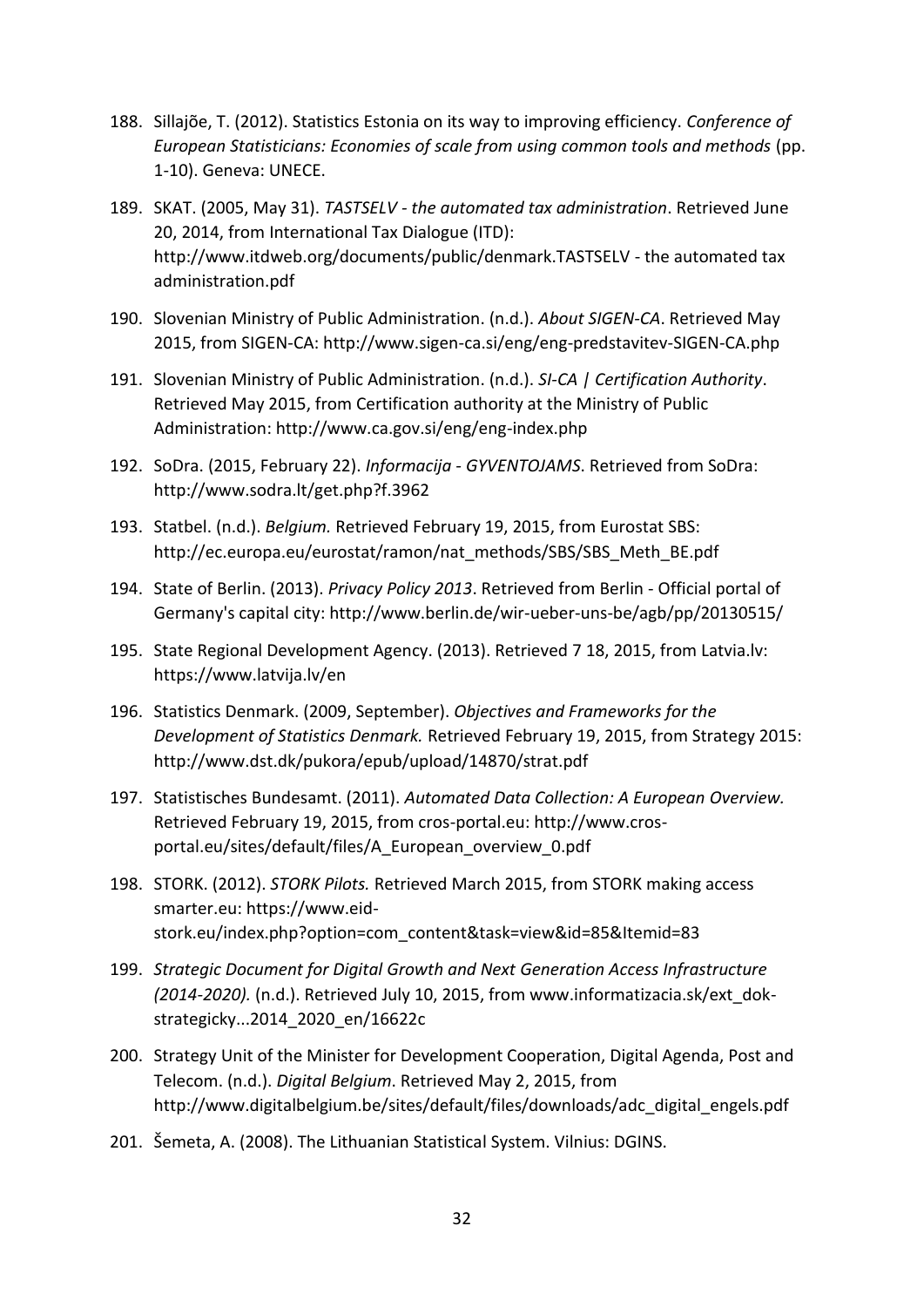- 202. Tax Agency. (n.d.). *Tax Agency*. Retrieved from Processing of personal data | Tax Agency: http://www.skatteverket.se/omoss/omskatteverket/personuppgifterpul/behandlingav personuppgifter.4.18e1b10334ebe8bc80005971.html
- 203. The Danish Ministry of the Environment.
- 204. the European Commision. (2015, 4). *eGovernment in Italy .* Retrieved 7 18, 2015, from Joinup: https://joinup.ec.europa.eu/sites/default/files/egov\_in\_italy\_-\_april\_2015\_- \_v.17.1.pdf
- 205. the European Commission. (2010). *Digitizing Public Services in Europe: Putting ambition into action, 9th Benchmark Measurement.*
- 206. The European Parliament and the Council. (2006). *DIRECTIVE 2006/123/EC OF THE EUROPEAN PARLIAMENT AND OF THE COUNCIL.* Strasbourg: Official Journal of the European Union.
- 207. The Ministry of Construction and Physical Planning. *Korisnički priručnik.* The Ministry of Construction and Physical Planning.
- 208. The Ministry of Construction and Physical Planning. (2014). *Prezentacija\_eDozvola.*
- 209. the Office of the Attorney General. (1988). *Data Protection Act, 1988*. Retrieved 7 18, 2015, from Irish Statute Book: http://www.irishstatutebook.ie/1988/en/act/pub/0025/print.html#sec2
- 210. the Office of the Attorney General. (2000, 7 10). *Electronic Commerce Act, 2000*. Retrieved 7 18, 2015, from Irish Statute Book: http://www.irishstatutebook.ie/2000/en/act/pub/0027/index.html
- 211. Tiik, M. M. *Estonian Electronic Health Record System.*
- 212. Töötukassa bürood. (2013, October 21). *Eesti Töötukassa kodulehe kasutustingimused*. Retrieved June 28, 2014, from Eesti Töötukassa: https://www.tootukassa.ee/content/eesti-tootukassa-kodulehe-kasutustingimused
- 213. Töötukassa bürood. (2013, October 21). *Processing of Personal Data*. Retrieved June 28, 2014, from Eesti Töötukassa: https://www.tootukassa.ee/eng/node/354
- 214. UCAS. (2010). *Corporate Strategy 2010-2015.* Retrieved July 1, 2014, from UCAS: http://www.ucas.com/sites/default/files/corporate-strategy-2010-2015.pdf
- 215. UCAS. (2014). *Quality standards and awards*. Retrieved July 1, 2014, from UCAS: https://www.ucas.com/corporate/about-us/our-service-customers/quality-standardsand-awards
- 216. Verksamt.se. ( 2012, February 2). *Verksamt.se*. Retrieved December 28, 2014, from Permits in Business registration and tax: https://www.verksamt.se/en/web/international/starting/business-registration-and-tax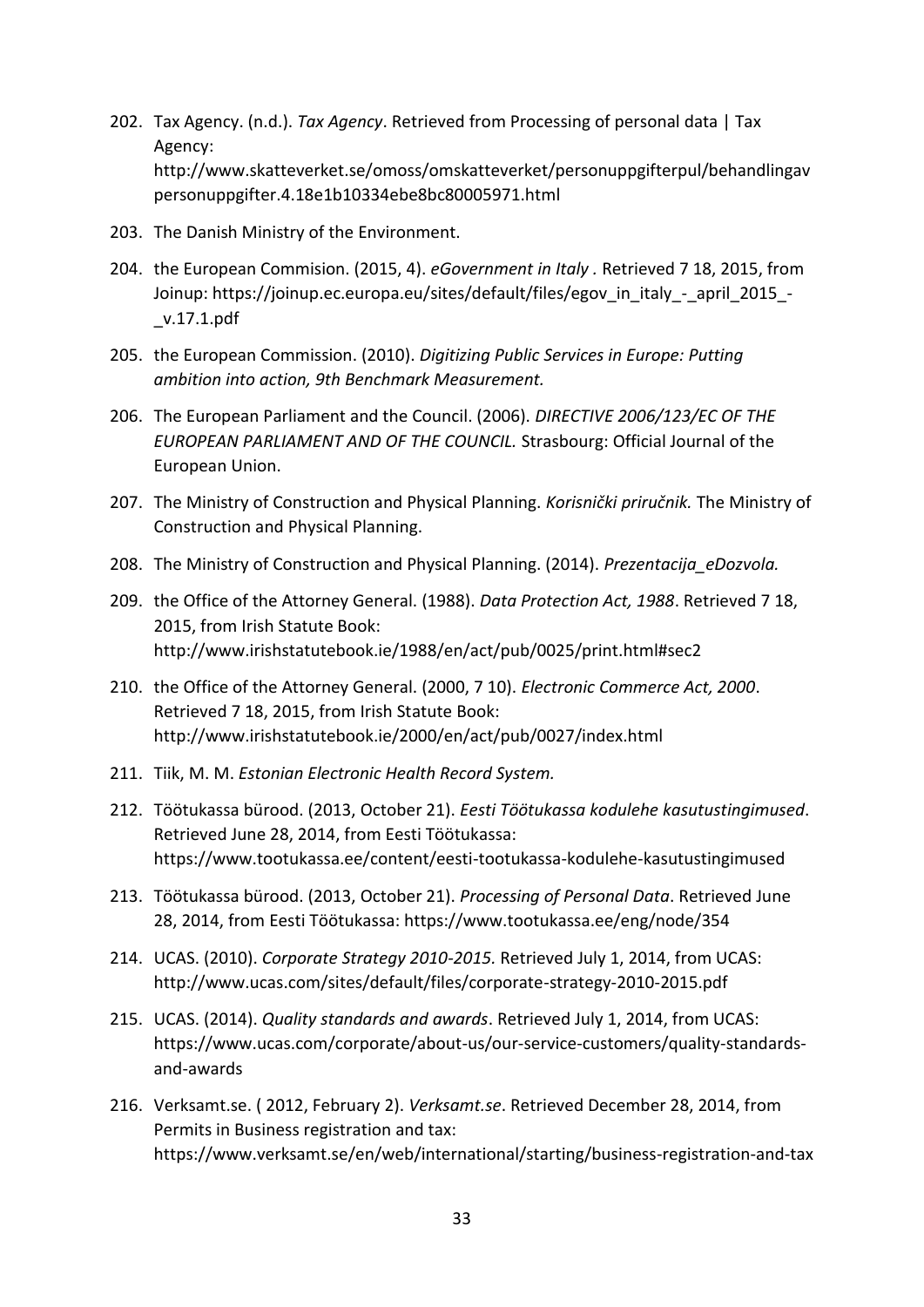- 217. Wikipedia. (n.d.). *eGovernment in Europe*. Retrieved May 2, 2015, from https://en.wikipedia.org/wiki/EGovernment\_in\_Europe#Belgium
- 218. Wikipedia. (n.d.). *NemID-Wikipedia*. Retrieved July 13, 2014, from Wikipedia: http://en.wikipedia.org/wiki/NemID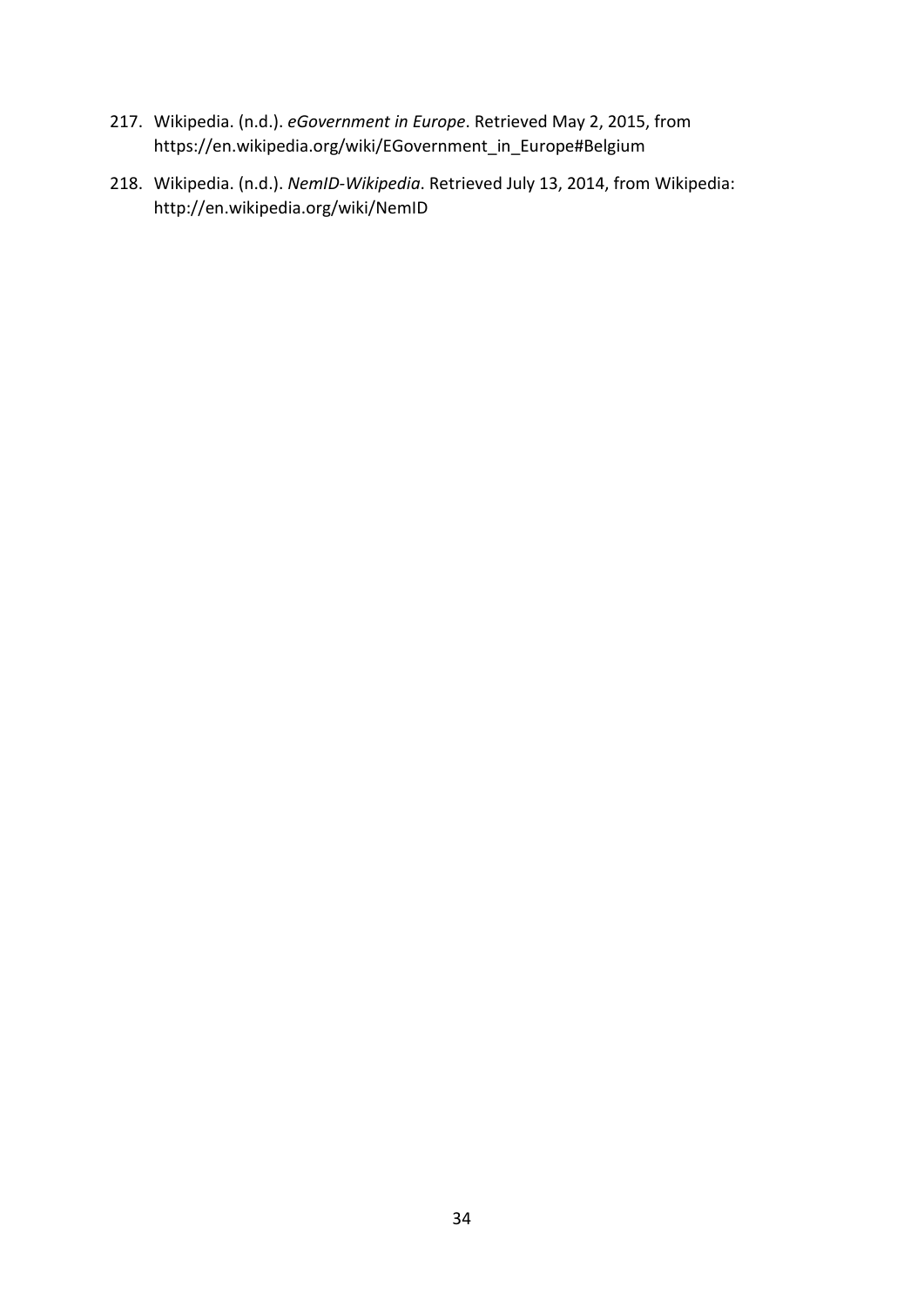# <span id="page-34-0"></span>Appendix – SSO Checklist

This checklist is based on the questionnaire used during the collection of data for analysis of single sign-on systems (SSO) and their key components implemented in the EU, as a part of their e-government initiatives. Some general questions appearing in the questionnaire are not included in this general SSO checklist because they were relevant for this particular research. The checklist consists of 18 questions divided into 5 categories as following:

- 1. Legal Framework and Strategies (1 question),
- 2. Portals (1 question),
- 3. Single Sign-on (SSO) (11 questions),
- 4. Trust mechanisms technical details (4 questions),
- 5. Future plans (1 question).

This checklist can be used by records managers and archivists when assessing single sign-on (SSO) systems as well as by SSO developers in order to be sure that they have provided enough information on the system they are developing.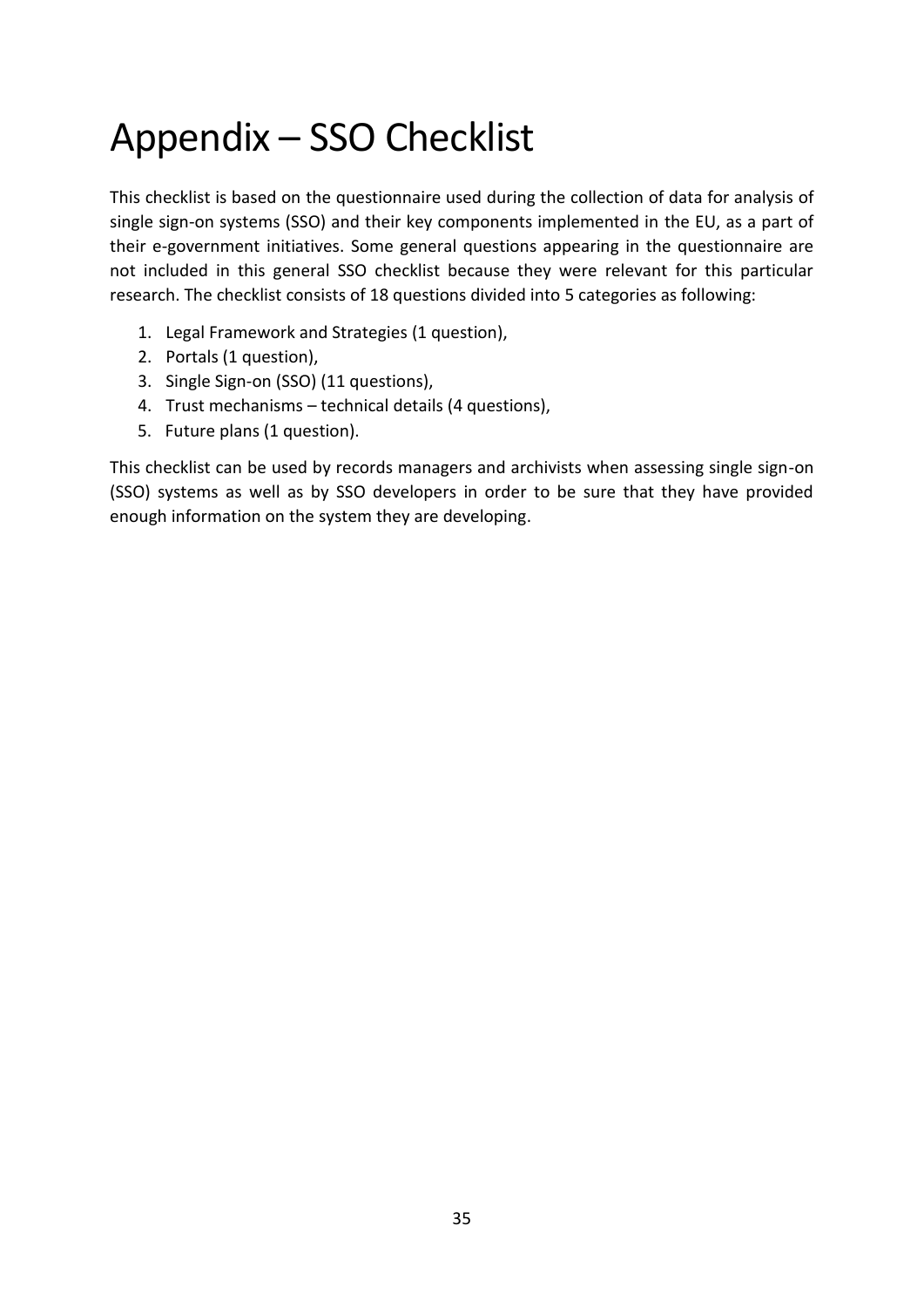|     | <b>Checklist for Single Sign-On Systems</b>                             |   |   |       |                              |
|-----|-------------------------------------------------------------------------|---|---|-------|------------------------------|
|     | <b>Question</b>                                                         | Y | N | $2^1$ | Additional info <sup>2</sup> |
|     | 1. Legal Framework and Strategies                                       |   |   |       |                              |
| 1.  | Is there a national IT strategy concerning e-                           |   |   |       |                              |
|     | Government?                                                             |   |   |       |                              |
|     | 2. Portals                                                              |   |   |       |                              |
| 2.  | Is there a central e-Government portal?                                 |   |   |       |                              |
|     | 3. Single Sign-on (SSO)                                                 |   |   |       |                              |
| 3.  | Is there a SSO system in place?                                         |   |   |       |                              |
| 4.  | Is the system implemented after 2010?                                   |   |   |       |                              |
| 5.  | How are users authenticated?                                            |   |   |       |                              |
|     | Username/password                                                       |   |   |       |                              |
|     | e-Certificate                                                           |   |   |       |                              |
|     | eID card                                                                |   |   |       |                              |
|     | e-Signature                                                             |   |   |       |                              |
|     | m-token/mobile ID                                                       |   |   |       |                              |
|     | PIN                                                                     |   |   |       |                              |
|     | Single-use code                                                         |   |   |       |                              |
|     | <b>Smart Card</b>                                                       |   |   |       |                              |
|     | Token                                                                   |   |   |       |                              |
|     | Other                                                                   |   |   |       | [Add method]                 |
| 6.  | Is there a physical aspect involved in e-                               |   |   |       |                              |
|     | Identification (token, smart card, SIM card )?                          |   |   |       |                              |
| 7.  | Are there one or more levels of access                                  |   |   |       |                              |
|     | depending on different user's credentials?                              |   |   |       |                              |
| 8.  | Is there a central identity data governing                              |   |   |       |                              |
|     | body? (Central Directory/Register?)                                     |   |   |       |                              |
| 9.  | What is the source of users' identity for obtaining user authentication |   |   |       |                              |
|     | Social Security Number (SSN)                                            |   |   |       |                              |
|     | Driver's license                                                        |   |   |       |                              |
|     | ID                                                                      |   |   |       |                              |
|     | Passport                                                                |   |   |       |                              |
|     | Other                                                                   |   |   |       | [Add method]                 |
| 10. | Are there different terms of use for domestic                           |   |   |       |                              |
|     | and foreign users?                                                      |   |   |       |                              |

 1 The "?" column indicates a situation where no information is available or the question is not applicable to your situation.<br><sup>2</sup> The "Additional info" column can be used in situations where a simple "Yes" or "No" answer can be

supplemented with useful info, e.g. the web address of a central e-government portal, or a link where additional info on the matter in question can be found.